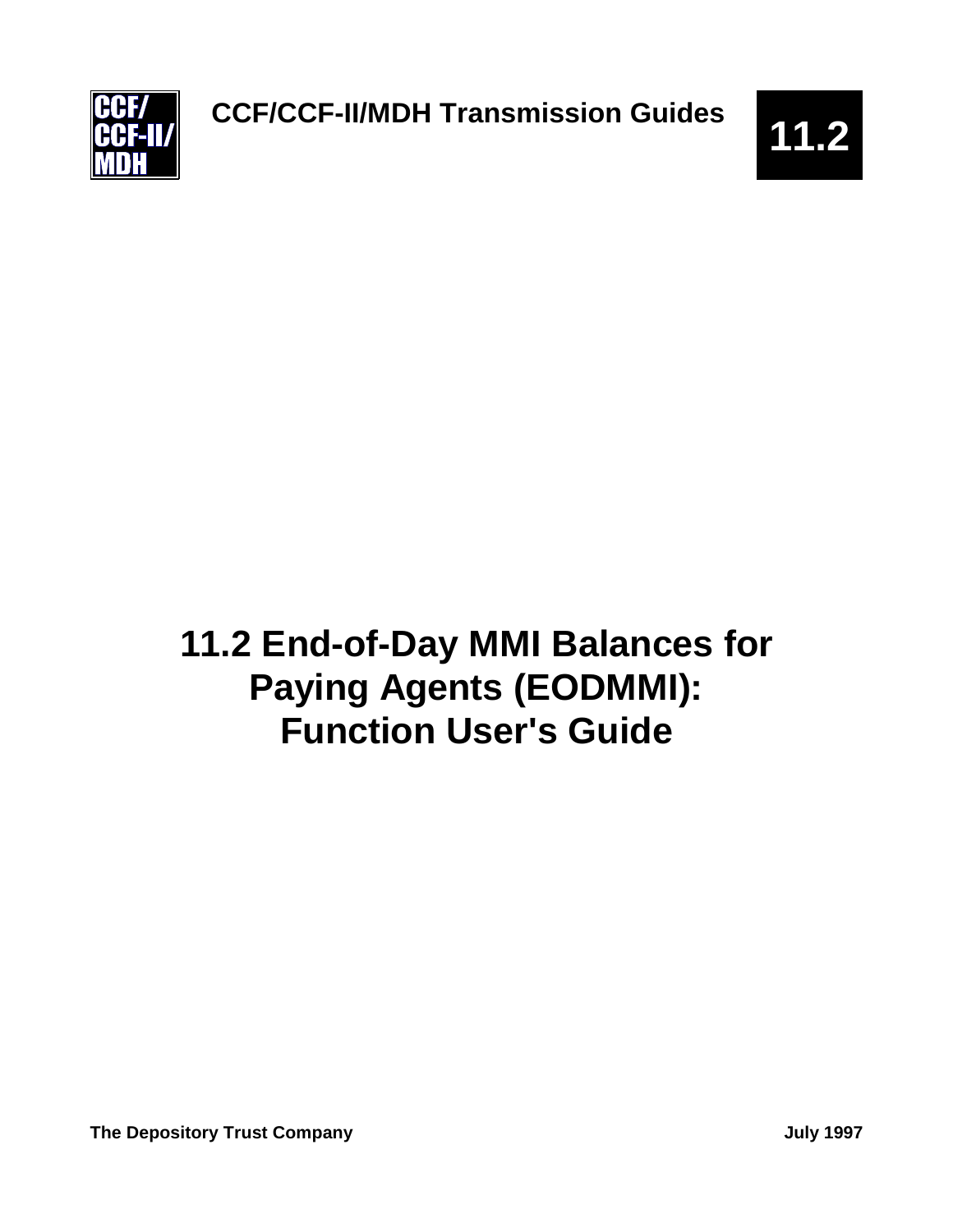

Copyright © 1997 by The Depository Trust Company (?DTC"). All rights reserved. This work is proprietary and is intended for the exclusive use of DTC's Participants and other users of DTC's services. No part of this work may be reproduced or distributed (including by transmission) in any form or by any means, or stored in any information storage and retrieval system, without DTC's prior written permission.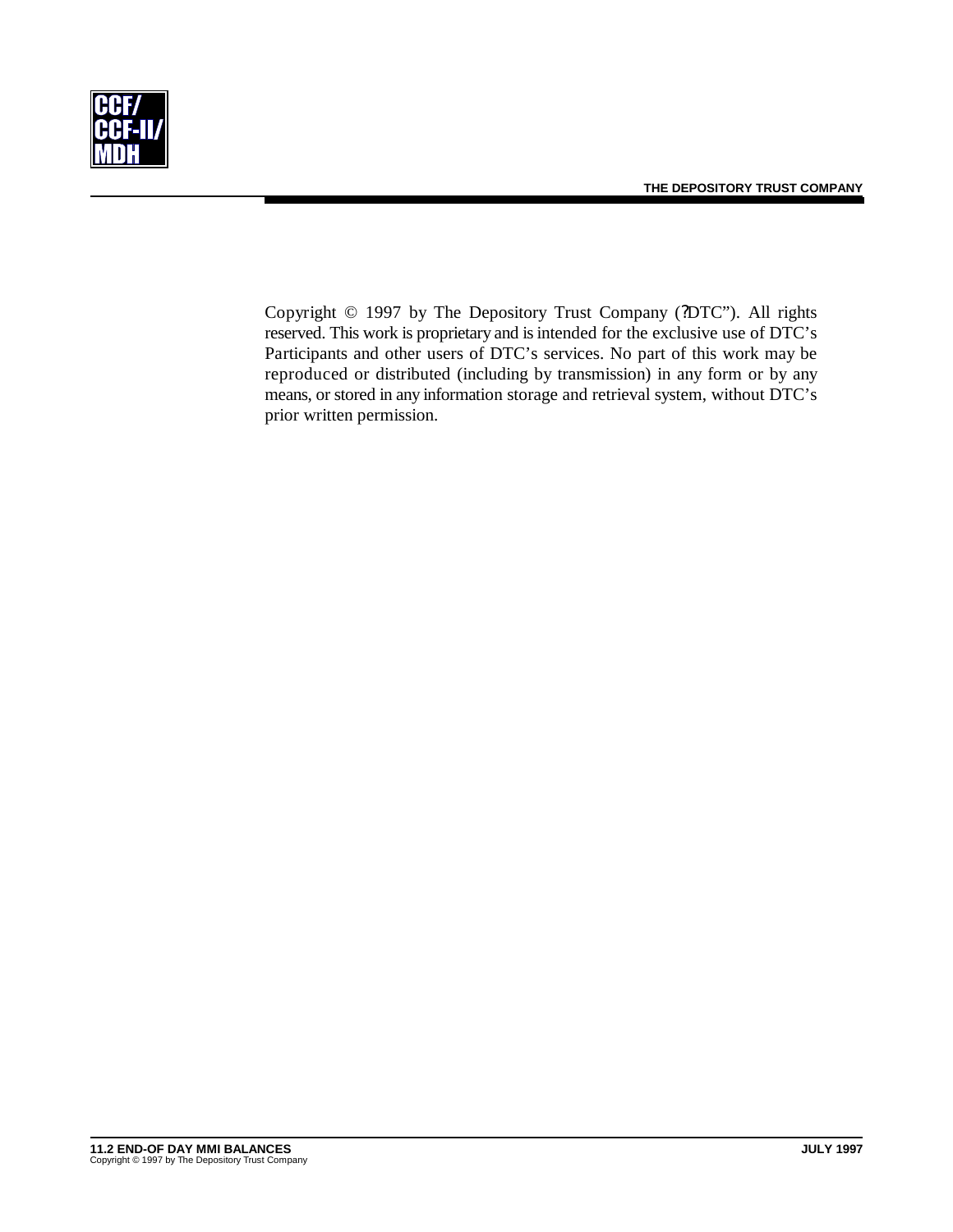

# **11.2 End-of-Day MMI Balances for Paying Agents (EODMMI): Function User's Guide**

**Table of Contents**

| <b>Section</b> | <b>Title</b><br>Page                            |
|----------------|-------------------------------------------------|
| 1.             |                                                 |
| 2.             |                                                 |
| 2.1            |                                                 |
| 3.             |                                                 |
| 3.1            |                                                 |
| 3.2            |                                                 |
| 3.3            |                                                 |
| 3.3.a          |                                                 |
| 3.3.b          |                                                 |
| 3.3.c          | EODMMI CUSIP Payment Quantity Detail Record  14 |
| 3.3.d          |                                                 |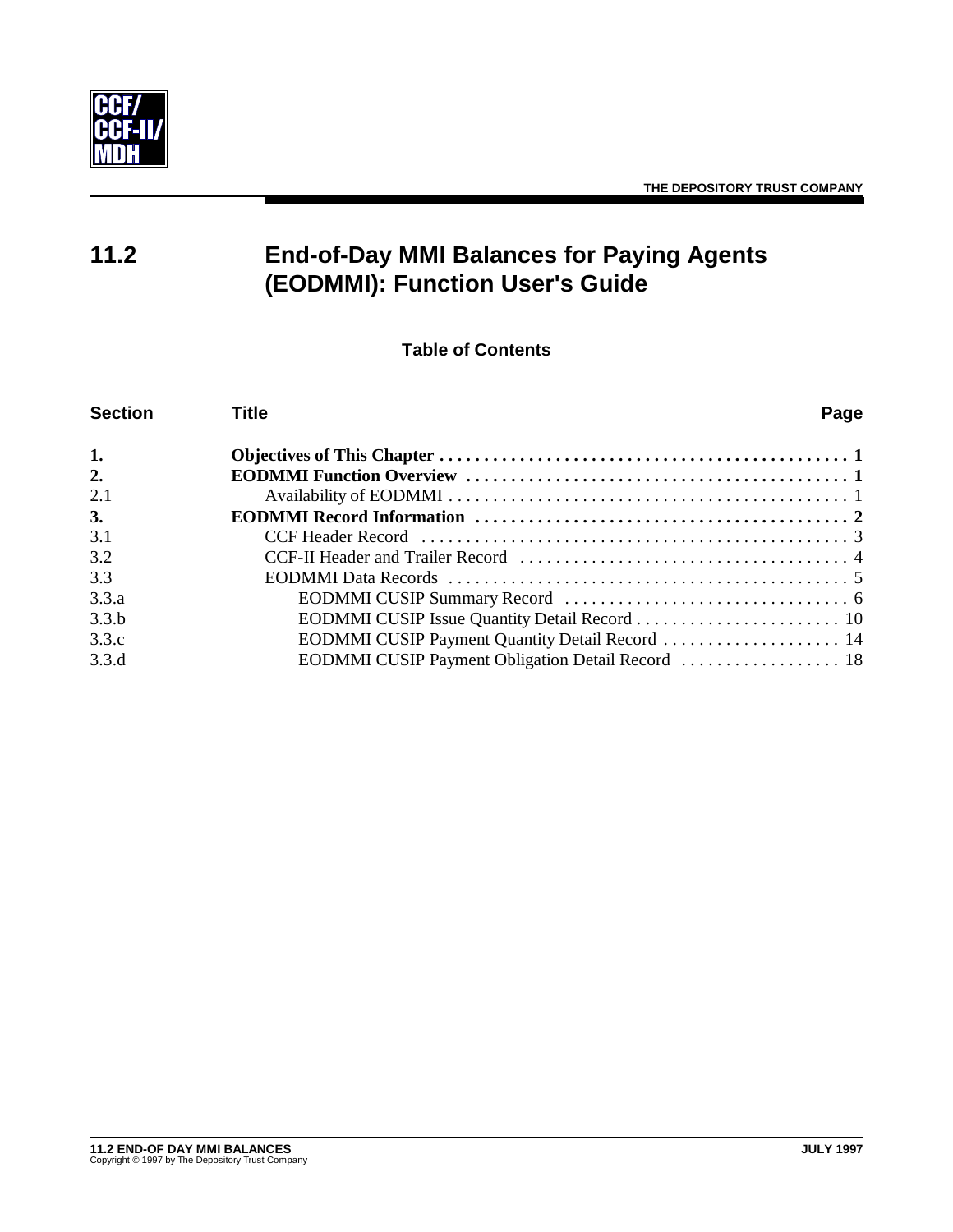

# **1. Objectives of This Chapter**

The objectives of this chapter are to:

- Give information about the End of Day MMI Balances for Paying Agents (EODMMI) function
- Describe the required formats for the corresponding records

#### **2. EODMMI Function Overview**

A Paying Agent that is a DTC Participant can use the EODMMI Function to receive DTC End of Day Money Market Instrument Issue/Payment Balance information.

Use of EODMMI enables the Paying Agent to receive a file of machine-readable records identifying transactions involving MMI CUSIPs that affected its Issue/Payment Balances at DTC. For each such CUSIP, a series of daily transaction activity records and start/end of day balancing records are provided.

The information received via EODMMI can be used to automate the verification of a Paying Agent's balances for each Money Market Instrument.

#### **2.1 Availability of EODMMI**

EODMMI is normally available from approximately 1:00 am to 4:30 pm (Eastern Time) for previous day's balances.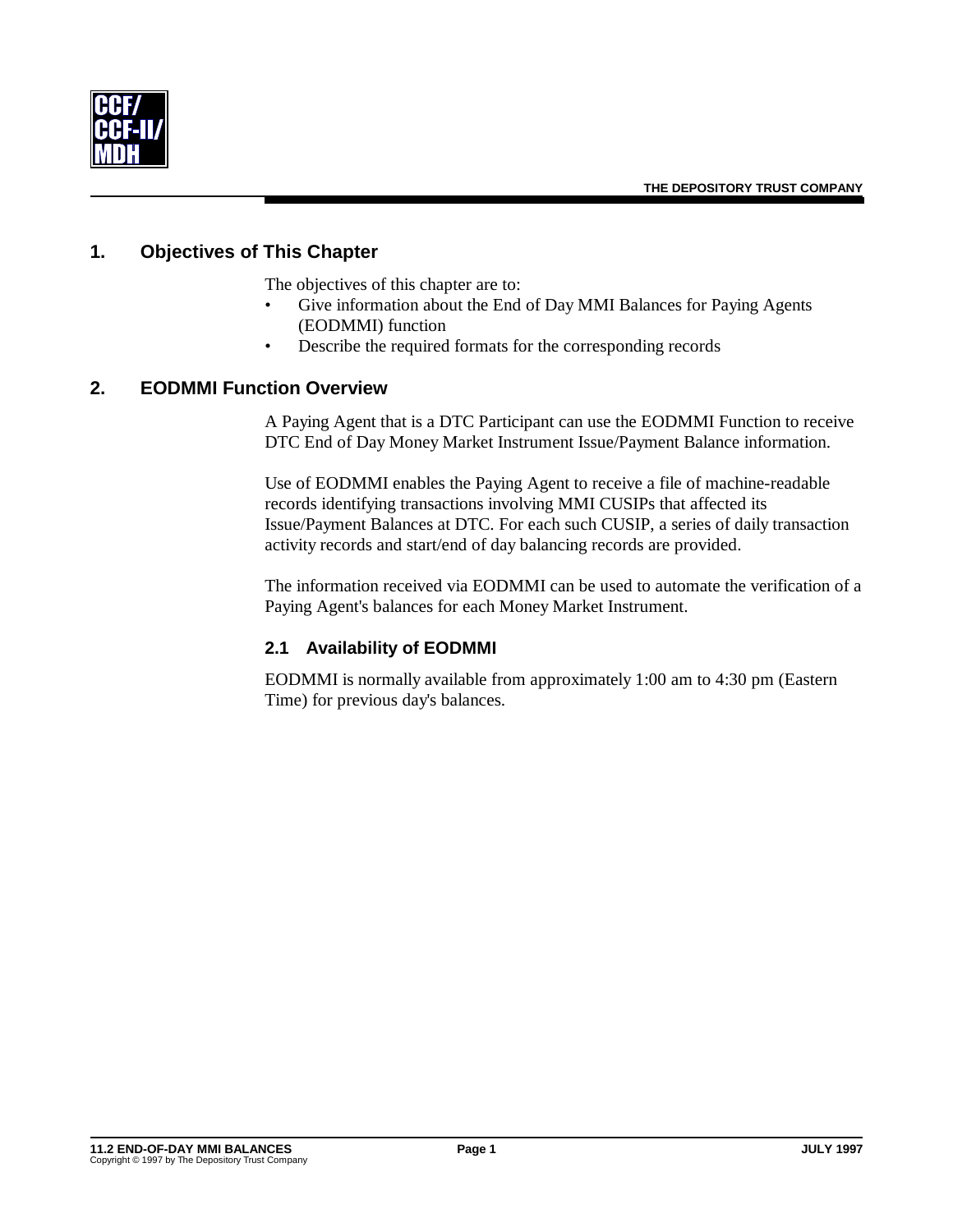

# **3. EODMMI Record Information**

EODMMI is available via CCF and CCF-II.

- Users requesting EODMMI via CCF receive a file containing a CCF Header record followed by all the EODMMI data records.
- Users requesting EODMMI via CCF-II receive a file containing CCF-II Header and Trailer records separated by all the EODMMI data records.

This chapter describes the CCF Header record, CCF-II Header and Trailer records, and the four types of EODMMI data records.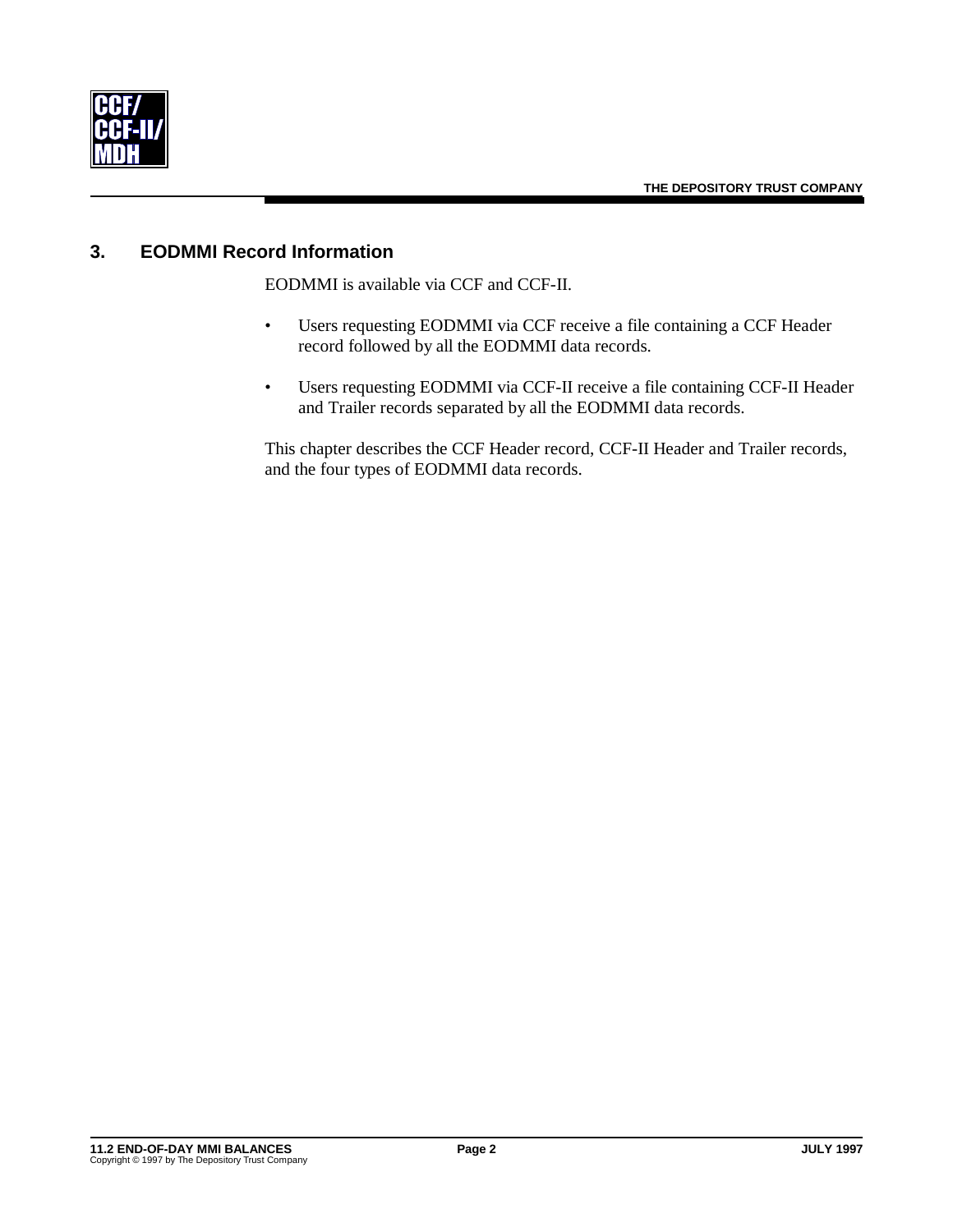

#### **3.1 CCF Header Record**

When HEADER =YES is specified as a CCFDTFDB parameter, the first record on the function file is a header record. The header record contains information about the creation of the file. The CCF Header Record format is shown below.

**Note:** NDM users executing NDMDTF01 and RJE 3770 users executing RJESDTF2 receive the CCF Header record described below.

| <b>CCF Header Record Format</b> |        |           |                                               |                                                   |                          |  |  |
|---------------------------------|--------|-----------|-----------------------------------------------|---------------------------------------------------|--------------------------|--|--|
| <b>Position</b>                 | Length | Format    | <b>Field Name</b><br><b>Field Description</b> |                                                   |                          |  |  |
| 1                               | 6      | Character | Data Type<br>Requested                        | <b>EODMMI</b>                                     |                          |  |  |
| 7                               | 6      | Character | Data Type<br>Created                          | <b>EODMMI</b>                                     |                          |  |  |
| 13                              | 8      | Character | <b>Creation Date</b>                          | mm/dd/yy                                          | date of data             |  |  |
| 21                              | 8      | Character | Load Data                                     | mm/dd/yy<br>DTC data load<br>date                 |                          |  |  |
| 29                              | 8      | Character | Load Time                                     | DTC data load<br>hh:mm:ss<br>time                 |                          |  |  |
| 37                              | 2      | Binary    | <b>Record Size</b>                            |                                                   | Size of each data record |  |  |
| 39                              | 4      | Binary    | <b>Block Count</b>                            | Number of data blocks input to<br><b>CCFDTFDB</b> |                          |  |  |
| 43                              | 4      | Binary    | <b>Record Count</b>                           | Number of data records                            |                          |  |  |
| 47                              | ???    | Character | Filler                                        |                                                   | DTC use only; do not use |  |  |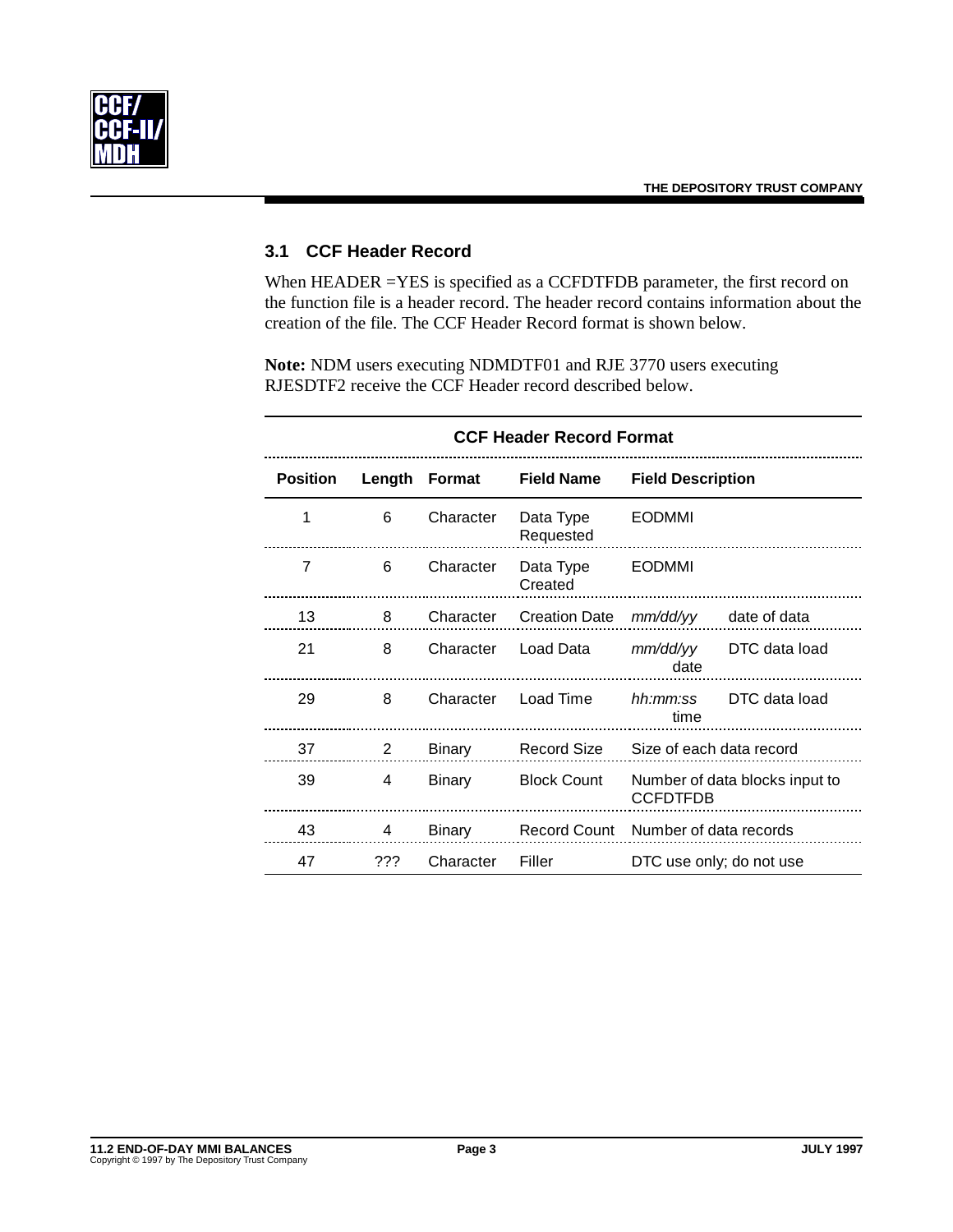

# **3.2 CCF-II Header and Trailer Record**

The format of each CCF-II Header and Trailer record is described below. Note that the Header and Trailer records are identical except for the first and last field of each record.

| <b>CCF-II Header and Trailer Record Format</b> |        |               |                           |                                                                                   |  |  |
|------------------------------------------------|--------|---------------|---------------------------|-----------------------------------------------------------------------------------|--|--|
| <b>Position</b>                                | Length | <b>Format</b> | <b>Field Name</b>         | <b>Field Description</b>                                                          |  |  |
| 1                                              | 3      | Character     | Record type               | <b>HDR or TLR</b>                                                                 |  |  |
| 4                                              | 4      | Character     | Signon ID                 | <b>SIGNON ID</b>                                                                  |  |  |
| 8                                              | 6      | Character     | Data type<br>requested    | <b>EODMMI</b>                                                                     |  |  |
| 14                                             | 6      | Character     | Data type<br>created      | <b>EODMMI</b>                                                                     |  |  |
| 20                                             | 8      | Character     | Creation date             | data creation date<br>mm/dd/yy                                                    |  |  |
| 28                                             | 8      | Character     | Load date                 | data load date<br>mm/dd/yy                                                        |  |  |
| 36                                             | 8      | Character     | Load time                 | data load time<br>hh:mm:ss                                                        |  |  |
| 44                                             | 4      | Numeric       | Record length             | Record length of data requested                                                   |  |  |
| 48                                             | 8      | Numeric       | Record count              | Number of data records in file                                                    |  |  |
| 56                                             | 4      | Numeric       | Segments per<br>data type | Number of 80-byte records per<br>data type requested                              |  |  |
| 60                                             | 15     | Character     | Filler                    | DTC use only; do not use                                                          |  |  |
| 75                                             | 6      | Numeric       | Sequence<br>number        | Numbering sequence, used as a<br>data integrity check<br>HDR 000000<br>TLR 999999 |  |  |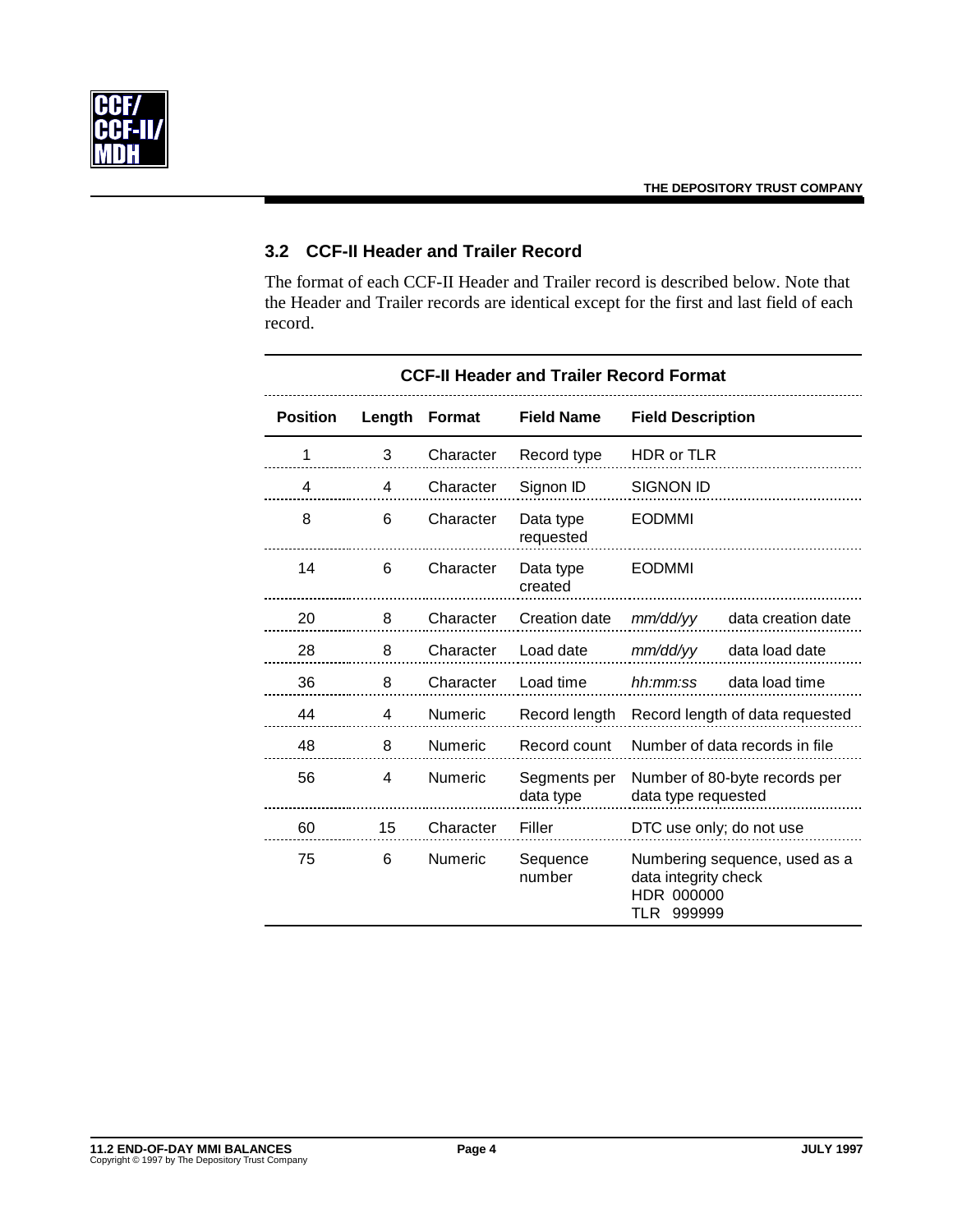

#### **3.3 EODMMI Data Records**

The remaining records on file are EODMMI data records. For each CUSIP, there are four types of records available.

- **Type 1 The CUSIP Summary Record** displays the issue quantity, payment quantity, and payment obligation summary balances together with the activity debit and credit totals for the report date being displayed (see page 6).
- **Type 2 The Issue Quantity Detail Records** are used for any issue activity occurring on the report date (see page 10).
- **Type 3 The Payment Quantity Detail Records** are used for any payment quantity detail occurring on the report date and affecting the agent's payment obligation balance (see page 14).
- **Type 4 The Payment Obligation Detail Records** display payment obligation detail items, together with changes to the rate, actual payment date, or target payment date that may impact the payment obligation balance (see page 18).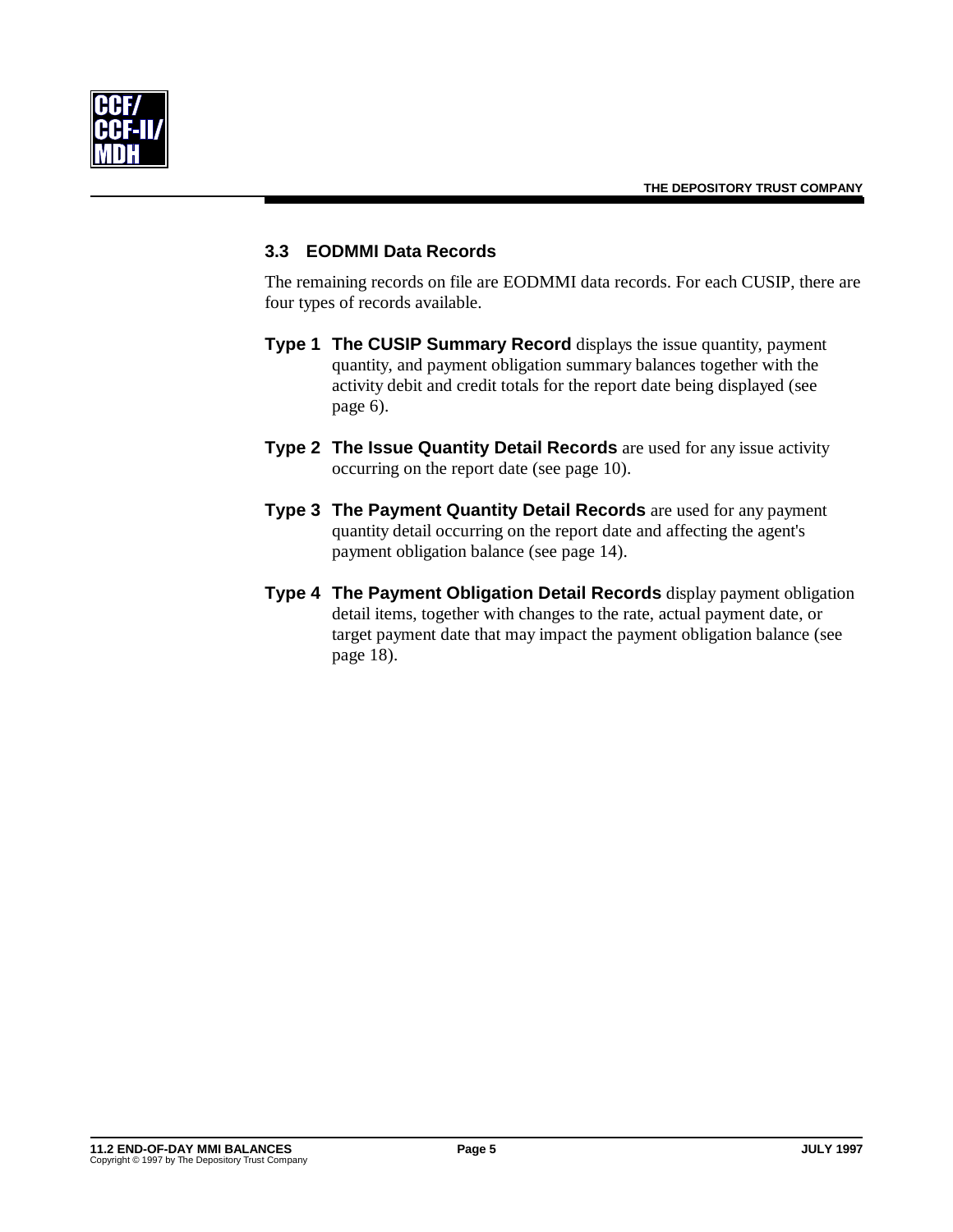

#### *3.3.a EODMMI CUSIP Summary Record*

The MMI CUSIP Summary Record contains the issue, payment, and obligation opening and closing balances, together with debit and credit detail summary of activity for the report date being displayed. The first 26 positions of each MMI CUSIP Summary Record carry a Transaction Header. The format of the MMI CUSIP SUMMARY record appears below.

|                 | <b>EODMMI CUSIP Summary Record Format (Part 1 of 4)</b> |                |                                            |                                                                       |  |
|-----------------|---------------------------------------------------------|----------------|--------------------------------------------|-----------------------------------------------------------------------|--|
| <b>Position</b> |                                                         | Length Format  | <b>Field Name</b>                          | <b>Field Description</b>                                              |  |
|                 |                                                         |                | Positions 1 through 26: Transaction Header |                                                                       |  |
| 1               | 1                                                       | Character      | Feedback<br>Indicator                      | * (asterisk)<br>to indicate an<br>output message in the new<br>format |  |
| 2               | 1                                                       | Character      | Indicator                                  | Production/Test P to indicate a production<br>system message          |  |
| 3               | 6                                                       | Character      | Record Type                                | <b>EODMMI</b>                                                         |  |
| 9               | $\mathcal{P}$                                           | Character      | <b>Record Suffix</b>                       | 01                                                                    |  |
| 11              | 2                                                       | <b>Numeric</b> | Version<br>Number                          | 01                                                                    |  |
| 13              | 6                                                       | Character      | User<br>Reference<br>Number                | 6 spaces                                                              |  |
| 19              | 8                                                       | <b>Numeric</b> | Addressee ID                               | 8-digit identifier of paying agent<br>of the Participant              |  |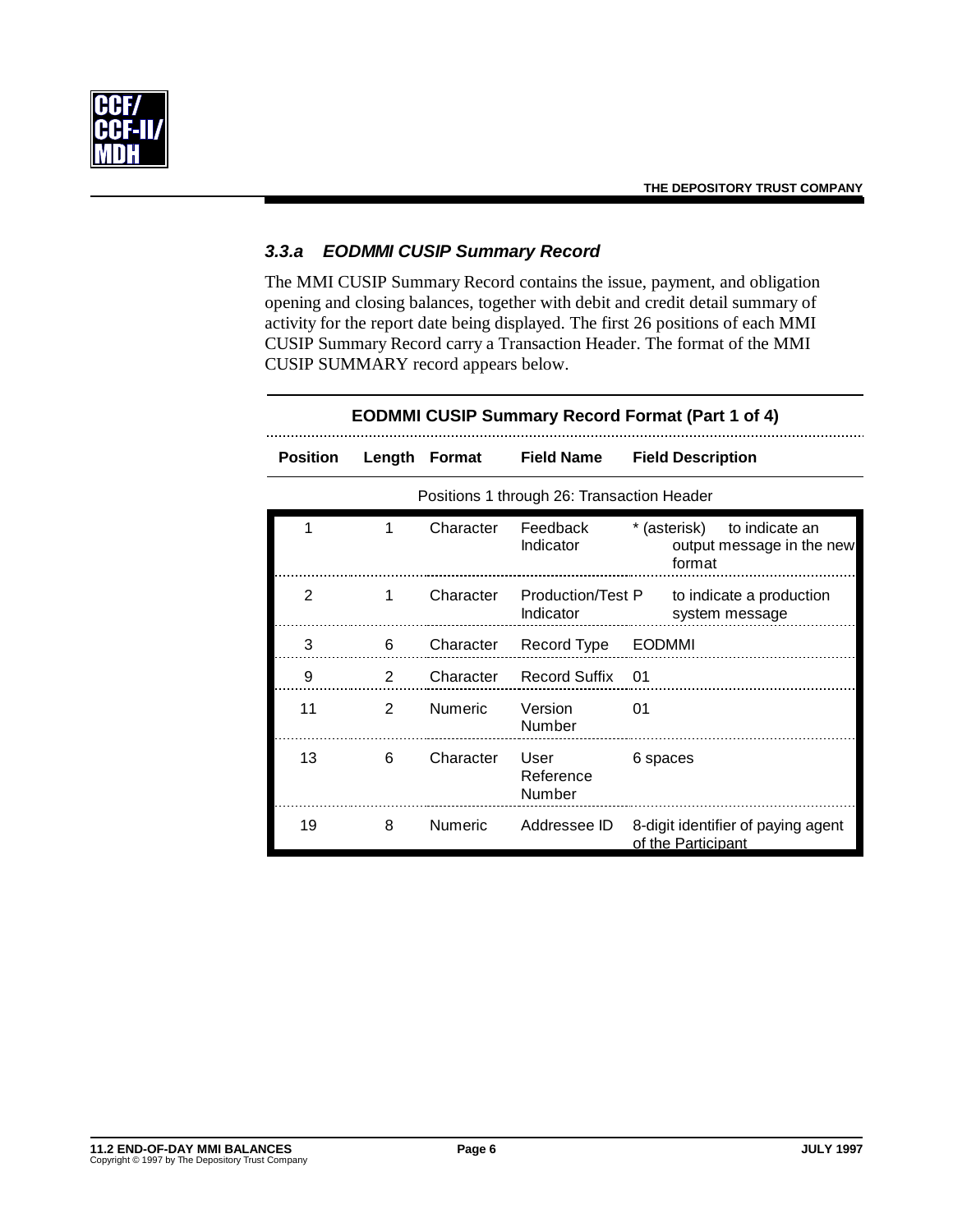

|                         | <b>EODMMI CUSIP Summary Record Format (Part 2 of 4)</b> |               |                   |                                                 |                                                                                                                                                    |  |
|-------------------------|---------------------------------------------------------|---------------|-------------------|-------------------------------------------------|----------------------------------------------------------------------------------------------------------------------------------------------------|--|
| <b>Position</b>         | Length                                                  | <b>Format</b> | <b>Field Name</b> |                                                 | <b>Field Description</b>                                                                                                                           |  |
| 27                      | $\overline{2}$                                          | Character     | <b>MMITYPE</b>    |                                                 | MMI product abbreviation:                                                                                                                          |  |
|                         |                                                         |               |                   | BA<br><b>BS</b><br>BM<br><b>CD</b><br><b>CP</b> | Bankers' Acceptance<br>Bank Notes, Short Term<br>Bank Notes, Medium Term<br>Institutional Cert. of Deposit<br><b>Corporate Commercial</b><br>Paper |  |
|                         |                                                         |               |                   | CV                                              | Corporate Variable Rate<br>Demand Obligations in CP<br>Mode                                                                                        |  |
|                         |                                                         |               |                   | <b>DN</b><br>ME*                                | <b>Discount Notes</b><br><b>Medium Term Notes</b><br>(including Medium Term<br>Bank & Deposit Notes)                                               |  |
|                         |                                                         |               |                   | MN<br>DP.                                       | <b>Medium Term Notes</b><br><b>Deposit Notes</b><br>MU <sup>+</sup> Muni Commercial Paper<br>(including Tax Exempt and                             |  |
|                         |                                                         |               |                   | <b>MC</b><br>MТ                                 | Taxable)<br>Muni Commercial Paper<br>Tax Exempt<br>Muni Commercial Paper                                                                           |  |
|                         |                                                         |               |                   |                                                 | Taxable<br>MY <sup>+</sup> Muni Var-Rate Demand<br>Obligations in CP mode<br>including Tax Exempt and<br>Taxable<br>(continued)                    |  |
| 27 MMI TYPE (continued) |                                                         |               |                   | ΜV                                              | Muni Var-Rate Demand<br>Obligations in CP mode<br>including Tax Exempt                                                                             |  |
|                         |                                                         |               |                   | МX<br><b>PC</b>                                 | Muni Var-Rate Demand<br>Obligations in CP mode-<br>Taxable<br>Preferred Stock in CP-like<br>Mode                                                   |  |
|                         |                                                         |               |                   |                                                 | ME includes MN, BM and DP<br><b>MU</b> includes MC and MT<br>MY includes MV and MX                                                                 |  |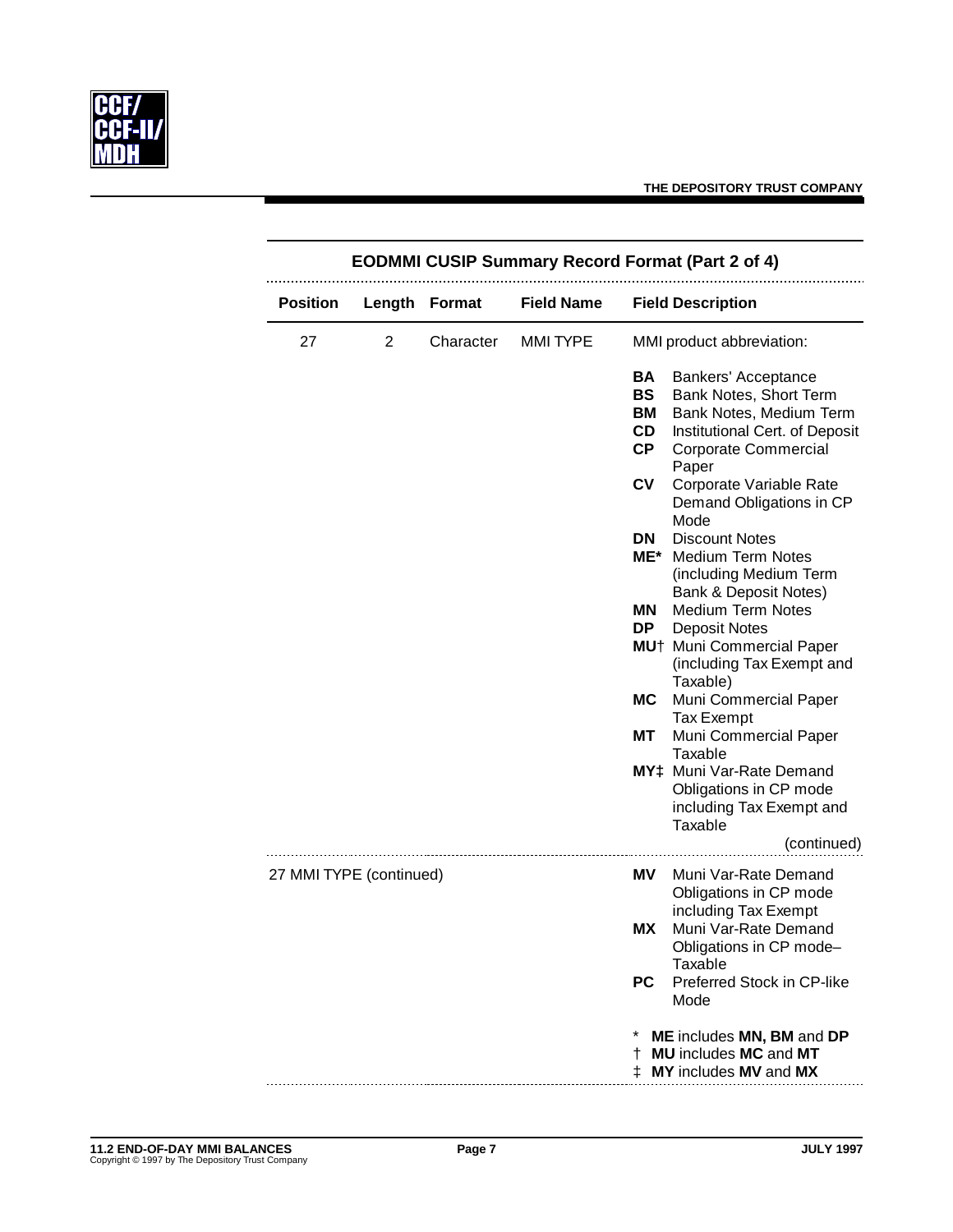

|                 | <b>EODMMI CUSIP Summary Record Format (Part 3 of 4)</b> |                   |                                                  |                                                                                                                                         |  |  |  |
|-----------------|---------------------------------------------------------|-------------------|--------------------------------------------------|-----------------------------------------------------------------------------------------------------------------------------------------|--|--|--|
| <b>Position</b> | Length                                                  | <b>Format</b>     | <b>Field Name</b>                                | <b>Field Description</b>                                                                                                                |  |  |  |
| 29              | 8                                                       | Numeric           | <b>Report Date</b>                               | reporting date of<br>ccyymmdd<br>the MMI detail                                                                                         |  |  |  |
| 37              | $\overline{2}$                                          | Character         | Filler                                           | DTC use only; do not use                                                                                                                |  |  |  |
| 39              | 9                                                       | Character         | <b>CUSIP</b>                                     | 9-character issue identifier                                                                                                            |  |  |  |
| 48              | 20                                                      | Character         | <b>CUSIP-DESC</b>                                | The issue's security description                                                                                                        |  |  |  |
| 68              | 1                                                       | Character         | Filler                                           | DTC use only; do not use                                                                                                                |  |  |  |
| 69              | 1                                                       | Character         | Record Type                                      | <b>CUSIP Summary Detail</b><br>1<br>Record                                                                                              |  |  |  |
| 70              | 8                                                       | Numeric           | <b>Actual Date</b>                               | actual date that<br>ccvymmdd<br>this MMI will pay/redeem/<br>mature                                                                     |  |  |  |
| 78              | 8                                                       | Numeric           | <b>Target Date</b>                               | target date that this<br>ccyymmdd<br>MMI will pay/redeem/<br>mature                                                                     |  |  |  |
| 86              | 3                                                       | Character         | Record<br>Payment Type                           | Activity payment type:<br>MAT maturity<br>REO reorganization<br>periodic income payment<br><b>PIP</b><br>PPP periodic principal payment |  |  |  |
| 89              | 13                                                      | Numeric<br>signed | Opening Issue<br>Quantity                        | S9(13) the paying agent's<br>opening balance for issue<br>in his Maturity Obligation<br>(MO) account at the start of<br>the day         |  |  |  |
| 102             | 13                                                      | Numeric           | <b>Total Issue</b>                               | The total issue quantity debited to<br>Quantity Debits the agent's MO account today                                                     |  |  |  |
| 115             | 13                                                      | Numeric           | <b>Total Issue</b><br>Quantity<br><b>Credits</b> | The total issue quantity credited<br>to the agent's MO account today                                                                    |  |  |  |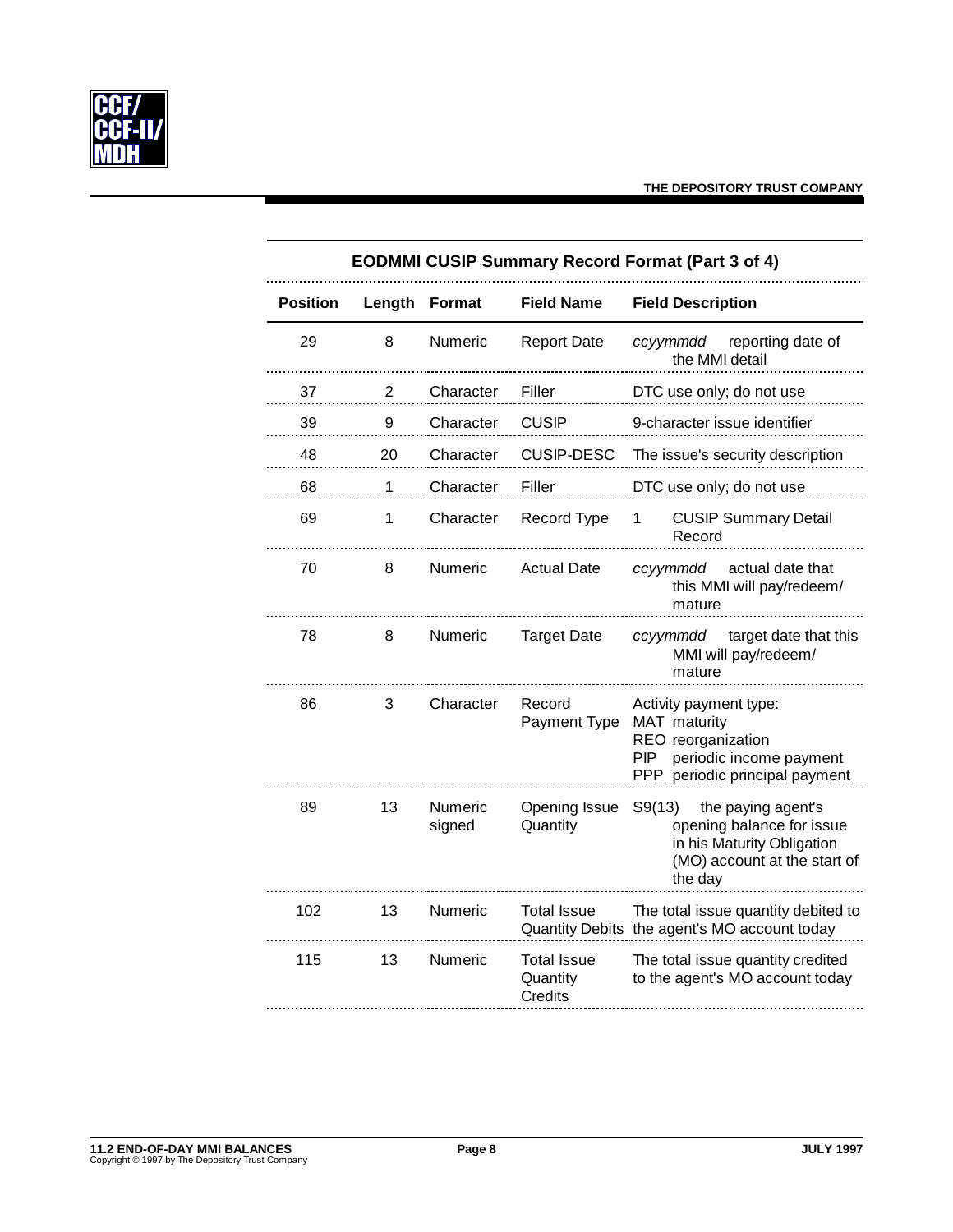

|                 | <b>EODMMI CUSIP Summary Record Format (Part 4 of 4)</b> |                          |                                  |                                                                                                                            |  |  |
|-----------------|---------------------------------------------------------|--------------------------|----------------------------------|----------------------------------------------------------------------------------------------------------------------------|--|--|
| <b>Position</b> | Length                                                  | Format                   | <b>Field Name</b>                | <b>Field Description</b>                                                                                                   |  |  |
| 128             | 13                                                      | <b>Numeric</b><br>Signed | Closing Issue<br>Quantity        | S9(13) closing balance for this<br>issue in paying agent's<br>Maturity Obligation (MO)<br>account at the end of the<br>day |  |  |
| 141             | 13                                                      | <b>Numeric</b><br>Signed | Opening Pay-<br>ment Quantity    | S9(13) opening quantity on<br>which payment is based.                                                                      |  |  |
| 154             | 13                                                      | <b>Numeric</b>           |                                  | Total Payment Total payment debit activity in the<br>Quantity Debits paying agent's account today                          |  |  |
| 167             | 13                                                      | <b>Numeric</b>           | Quantity<br><b>Credits</b>       | Total Payment Total payment credit activity in<br>the paying agent's account today                                         |  |  |
| 180             | 13                                                      | Numeric,<br>Signed       | Closing<br>Payment<br>Quantity   | S9(13) closing quantity on<br>which payment is based                                                                       |  |  |
| 193             | 14                                                      | Numeric,<br>Signed       | Opening<br>Payment<br>Obligation | S9(12)V99 opening Payment<br>Obligation for this issue at<br>start of day                                                  |  |  |
| 207             | 14                                                      | Numeric,<br>Signed       | Closing<br>Payment<br>Obligation | S9(12)V99 closing Payment<br>Obligation for this issue at<br>end of day                                                    |  |  |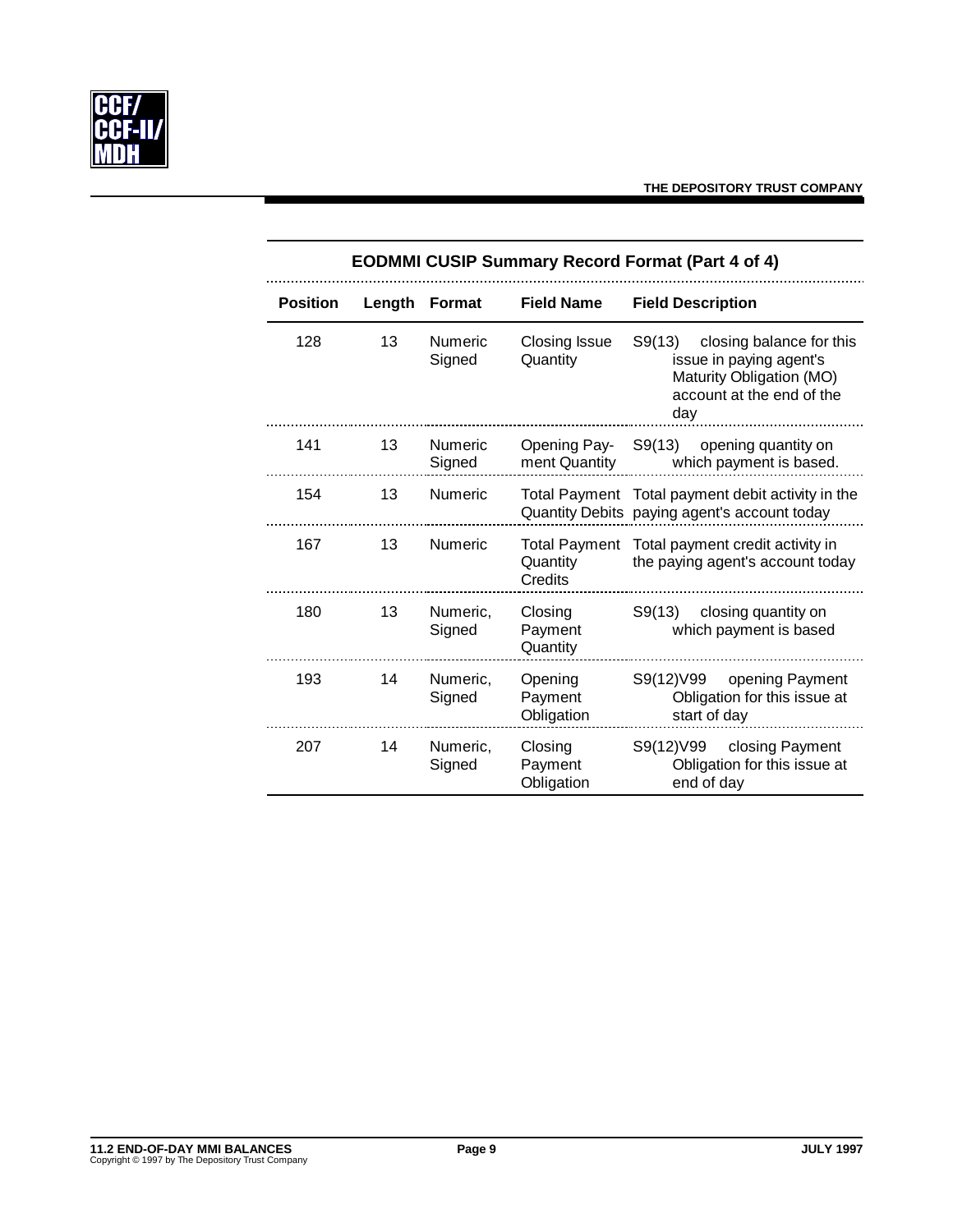

# *3.3.b EODMMI CUSIP Issue Quantity Detail Record*

The MMI CUSIP Issue Quantity Detail Record contains the individual detail record for any activity occurring on the report date being displayed that affects the agent's issue quantity balance. The format of the MMI CUSIP ISSUE DETAIL record appears below.

|                 | <b>MMI CUSIP Issue Quantity Detail Record Format (Part 1 of 4)</b> |                |                                            |                            |                                            |  |  |
|-----------------|--------------------------------------------------------------------|----------------|--------------------------------------------|----------------------------|--------------------------------------------|--|--|
| <b>Position</b> | Length                                                             | Format         | <b>Field Name</b>                          | <b>Field Description</b>   |                                            |  |  |
|                 |                                                                    |                | Positions 1 through 26: Transaction Header |                            |                                            |  |  |
| 1               | 1                                                                  | Character      | Feedback<br>Indicator                      | * (asterisk)<br>new format | to indicate an<br>output message in the    |  |  |
| 2               | 1                                                                  | Character      | Test/Production P<br>Indicator             |                            | to indicate a Production<br>system message |  |  |
| 3               | 6                                                                  | Character      | Record Type                                | <b>EODMMI</b>              |                                            |  |  |
| 9               | $\overline{2}$                                                     | Character      | <b>Record Suffix</b>                       | 01                         |                                            |  |  |
| 11              | $\overline{2}$                                                     | <b>Numeric</b> | Version<br>Number                          | 01                         | data format version                        |  |  |
| 13              | 6                                                                  | Character      | User<br>Reference<br>Number                | Spaces                     |                                            |  |  |
| 19              | 8                                                                  | <b>Numeric</b> | Addressee ID                               | number                     | Participant's paying agent                 |  |  |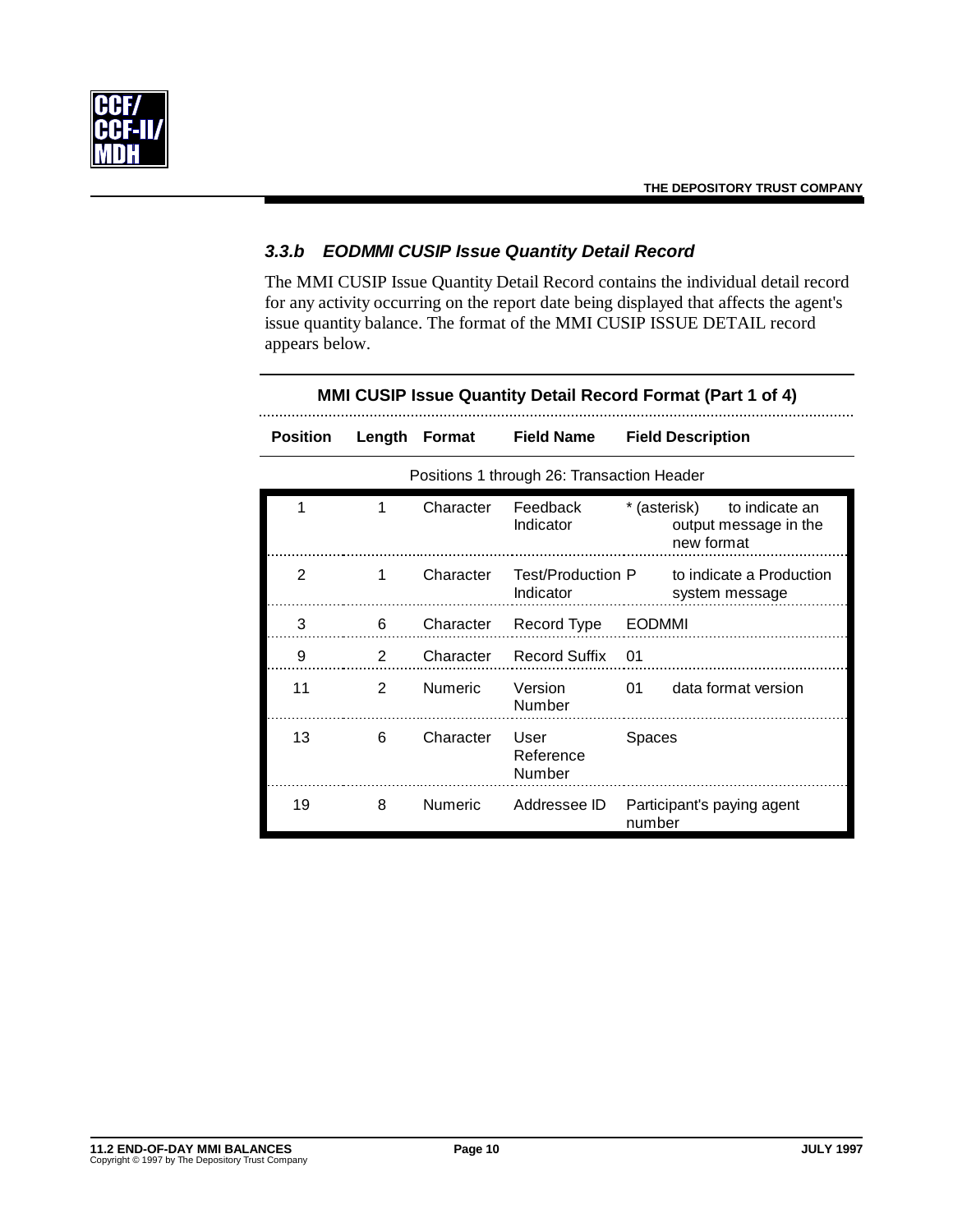

| MMI CUSIP Issue Quantity Detail Record Format (Part 2 of 4) |                |                                    |                 |                          |                                                                |
|-------------------------------------------------------------|----------------|------------------------------------|-----------------|--------------------------|----------------------------------------------------------------|
| <b>Position</b>                                             | Length         | <b>Field Name</b><br><b>Format</b> |                 | <b>Field Description</b> |                                                                |
| 27                                                          | $\overline{2}$ | Character                          | <b>MMI TYPE</b> |                          | MMI product abbreviation:                                      |
|                                                             |                |                                    |                 | BA                       | Bankers' Acceptance                                            |
|                                                             |                |                                    |                 | <b>BS</b>                | <b>Short Term Bank Notes</b>                                   |
|                                                             |                |                                    |                 | <b>BM</b>                | Bank Note, Medium Term                                         |
|                                                             |                |                                    |                 | CD                       | Institutional Certificate of<br>Deposit                        |
|                                                             |                |                                    |                 | <b>CP</b>                | <b>Corporate Commercial</b><br>Paper                           |
|                                                             |                |                                    |                 | <b>CV</b>                | Corporate Variable-Rate<br>Demand Obligations in<br>CP Mode    |
|                                                             |                |                                    |                 | <b>DN</b>                | <b>Discount Notes</b>                                          |
|                                                             |                |                                    |                 | ME*                      | <b>Medium Term Notes</b>                                       |
|                                                             |                |                                    |                 |                          | (including Medium Term<br><b>Bank &amp; Deposit Notes)</b>     |
|                                                             |                |                                    |                 | MN                       | <b>Medium Term Notes</b>                                       |
|                                                             |                |                                    |                 | <b>DP</b>                | <b>Deposit Notes</b>                                           |
|                                                             |                |                                    |                 | <b>MU†</b>               | Muni Commercial Paper<br>(including Tax-Exempt<br>and Taxable) |
|                                                             |                |                                    |                 | <b>MC</b>                | Muni Commercial Paper<br><b>Tax Exempt</b>                     |
|                                                             |                |                                    |                 | МT                       | Muni Commercial Paper<br>Taxable                               |
|                                                             |                |                                    |                 | MY±                      | Muni Var-Rate Demand                                           |
|                                                             |                |                                    |                 |                          | Obligations in CP mode                                         |
|                                                             |                |                                    |                 |                          | including Tax Exempt and                                       |
|                                                             |                |                                    |                 |                          | Taxable                                                        |
|                                                             |                |                                    |                 |                          | (continued)                                                    |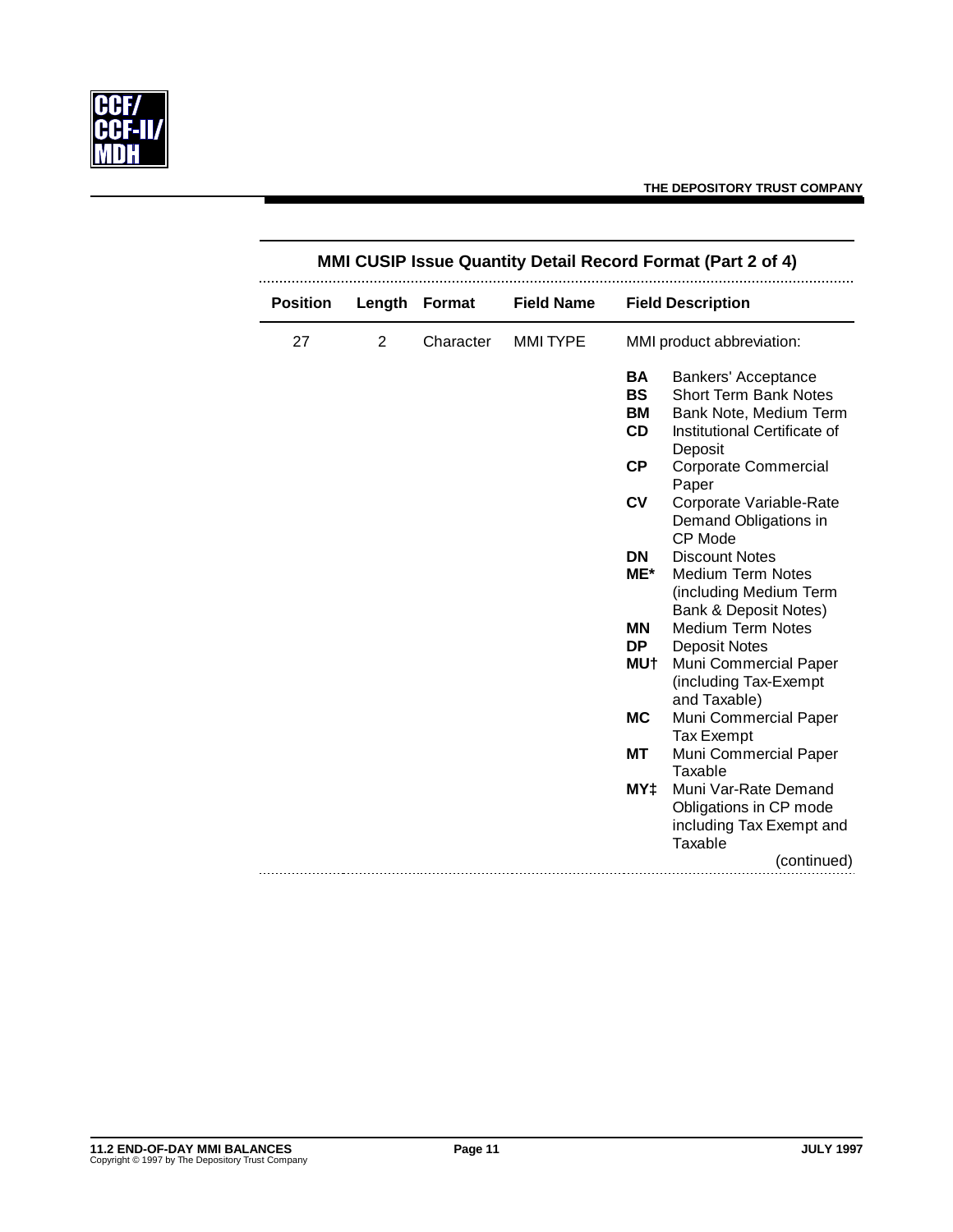

| <b>MMI CUSIP Issue Quantity Detail Record Format (Part 3 of 4)</b> |        |               |                                     |                                        |                                                                                                                                |
|--------------------------------------------------------------------|--------|---------------|-------------------------------------|----------------------------------------|--------------------------------------------------------------------------------------------------------------------------------|
| <b>Position</b>                                                    | Length | <b>Format</b> | <b>Field Name</b>                   |                                        | <b>Field Description</b>                                                                                                       |
| 27 MMI TYPE (continued)                                            |        |               |                                     | <b>MV</b>                              | Muni Var-Rate Demand<br>Obligations in CP mode                                                                                 |
|                                                                    |        |               |                                     | <b>MX</b>                              | including Tax Exempt<br>Muni Var-Rate Demand<br>Obligations in CP mode-<br>Taxable                                             |
|                                                                    |        |               |                                     | <b>PC</b>                              | Preferred Stock in CP-<br>Like Mode                                                                                            |
|                                                                    |        |               |                                     | *<br>t                                 | ME includes MN, BM, and DP<br><b>MU</b> includes MC and MT<br><b>‡ MY</b> includes MV and MX                                   |
| 29                                                                 | 8      | Numeric       | <b>Report Date</b>                  |                                        | ccyymmdd<br>reporting date of<br>the MMI detail                                                                                |
| 37                                                                 | 2      | Character     | Filler                              |                                        | DTC use only; do not use                                                                                                       |
| 39                                                                 | 9      | Character     | <b>CUSIP</b>                        |                                        | 9-character issue identifier                                                                                                   |
| 48                                                                 | 20     | Character     | <b>CUSIP-DESC</b>                   |                                        | Security description of the issue                                                                                              |
| 68                                                                 | 1      | Character     | Filler                              |                                        | DTC use only; do not use                                                                                                       |
| 69                                                                 | 1      | Character     | Record Type                         | $\overline{2}$                         | <b>CUSIP Issue Quantity</b><br><b>Detail Record</b>                                                                            |
| 70                                                                 | 3      | Numeric       | Transaction<br><b>Activity Type</b> |                                        | Activity type associated with this<br>transaction; valid values:                                                               |
|                                                                    |        |               |                                     | 007<br>008<br>022<br>038<br>110<br>120 | PA Swing<br><b>Security Swing</b><br>Withdrawal/Exit<br><b>Issuance Deposit</b><br>Call without Interest<br>Call with Interest |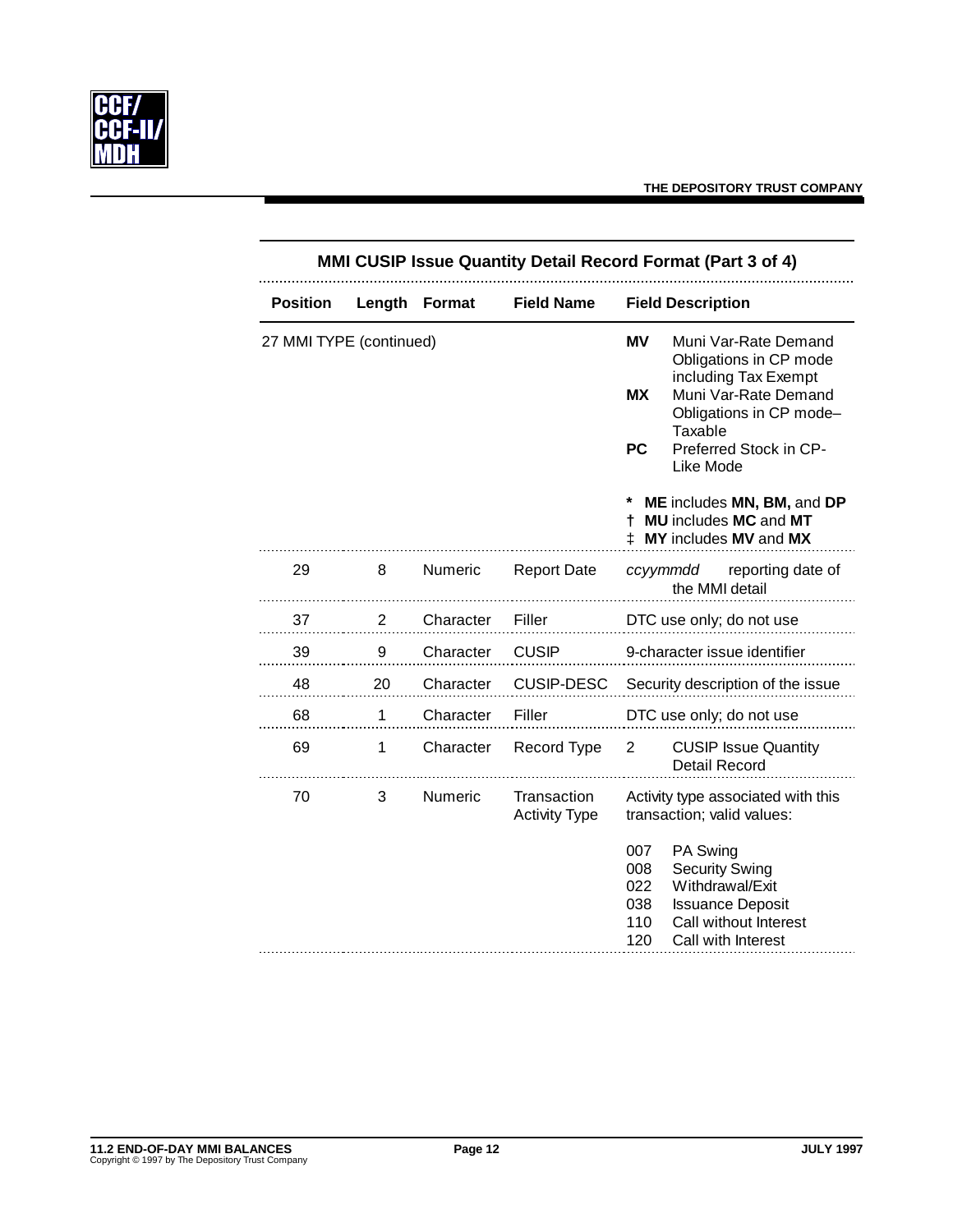

| <b>MMI CUSIP Issue Quantity Detail Record Format (Part 4 of 4)</b> |        |                |                                        |                                                                                                                                                                               |  |  |
|--------------------------------------------------------------------|--------|----------------|----------------------------------------|-------------------------------------------------------------------------------------------------------------------------------------------------------------------------------|--|--|
| <b>Position</b>                                                    | Length | Format         | <b>Field Name</b>                      | <b>Field Description</b>                                                                                                                                                      |  |  |
| 73                                                                 | 8      | <b>Numeric</b> | <b>Issuing Agent</b><br>Number         | For activity type 038–see<br>previous field:<br>8-digit TC participant identifier of<br>the Issuing Agent for Issuance<br>Deposits<br>For other activity types:<br>$0$ (zero) |  |  |
| 81                                                                 | 13     | <b>Numeric</b> | <b>Issue Quantity</b><br><b>Debits</b> | Quantity for this MMI issue<br>debited to the paying agent's MO<br>account for this transaction                                                                               |  |  |
| 94                                                                 | 13     | <b>Numeric</b> | Credits                                | <b>Issued Quantity Quantity for this MMI issue</b><br>credited to the paying agent's<br>MO account for this transaction                                                       |  |  |
| 107                                                                | 114    | Character      | Filler                                 | DTC use only; do not use                                                                                                                                                      |  |  |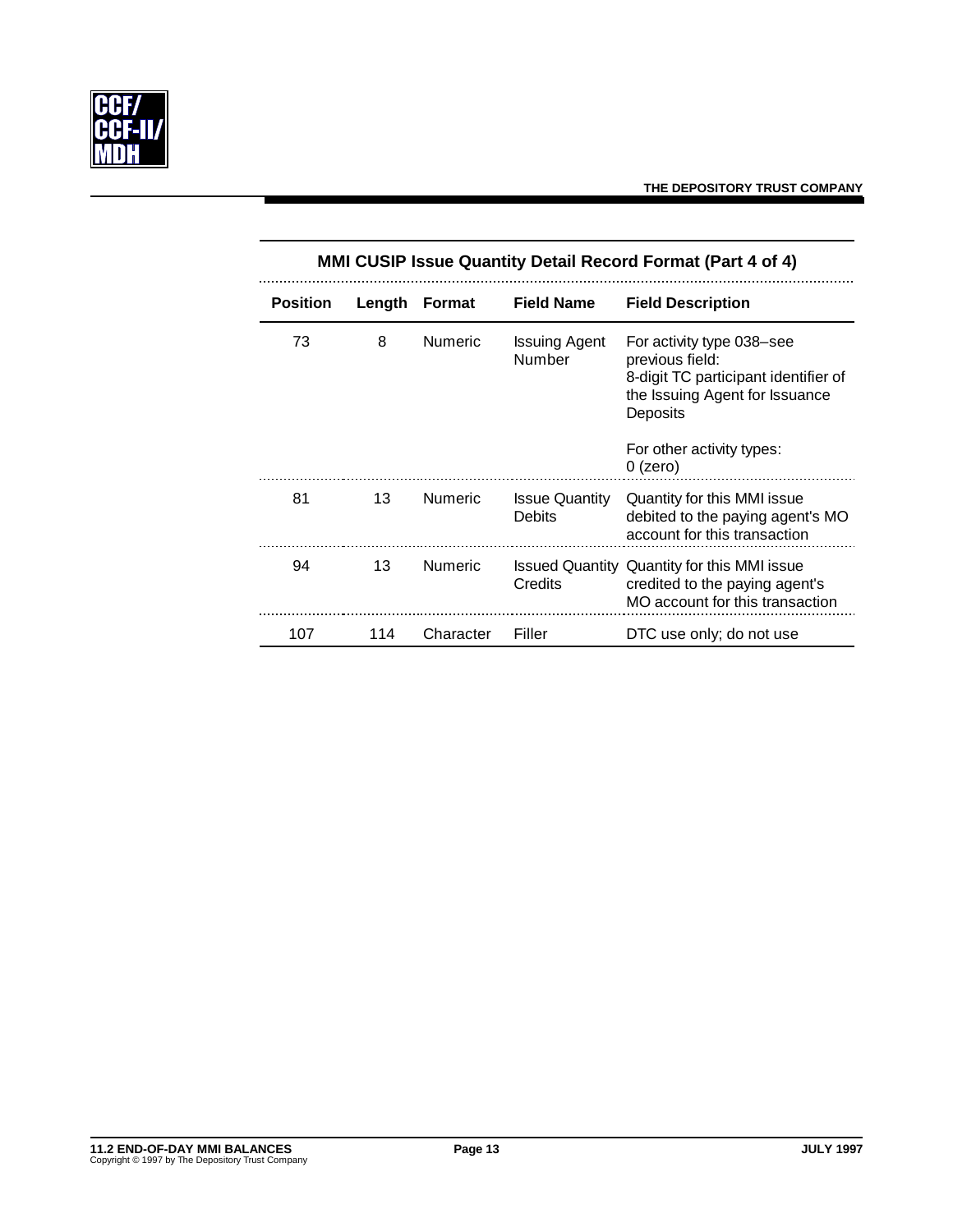

#### *3.3.c EODMMI CUSIP Payment Quantity Detail Record*

The MMI CUSIP Payment Quantity Detail Record contains the individual detail record for any activity occurring on the report date being displayed that affects the agent's payment quantity balance. The format of the MMI CUSIP PAYMENT Quantity DETAIL record appears below.

|                 | <b>MMI CUSIP Payment Quantity Detail Record Format (1 of 4)</b> |                |                                            |               |                                                   |  |
|-----------------|-----------------------------------------------------------------|----------------|--------------------------------------------|---------------|---------------------------------------------------|--|
| <b>Position</b> |                                                                 |                | Length Format Field Name                   |               | <b>Field Description</b>                          |  |
|                 |                                                                 |                | Positions 1 through 26: Transaction Header |               |                                                   |  |
| 1               | 1                                                               | Character      | Feedback<br>Indicator                      |               | * (asterisk) output message in<br>the new format. |  |
| 2               | 1                                                               | Character      | Indicator                                  |               | Production/Test P production system<br>message.   |  |
| 3               | 6                                                               | Character      | Record Type                                | <b>EODMMI</b> |                                                   |  |
| 9               | 2                                                               | Character      | <b>Record Suffix</b>                       | - 01          |                                                   |  |
| 11              | $\mathcal{P}$                                                   | <b>Numeric</b> | Version<br>Number                          | 01            | data format version                               |  |
| 13              | 6                                                               | Character      | User<br>Reference<br>Number                | Spaces        |                                                   |  |
| 19              | 8                                                               | Numeric        | Addressee ID                               | number        | Participant's paying agent                        |  |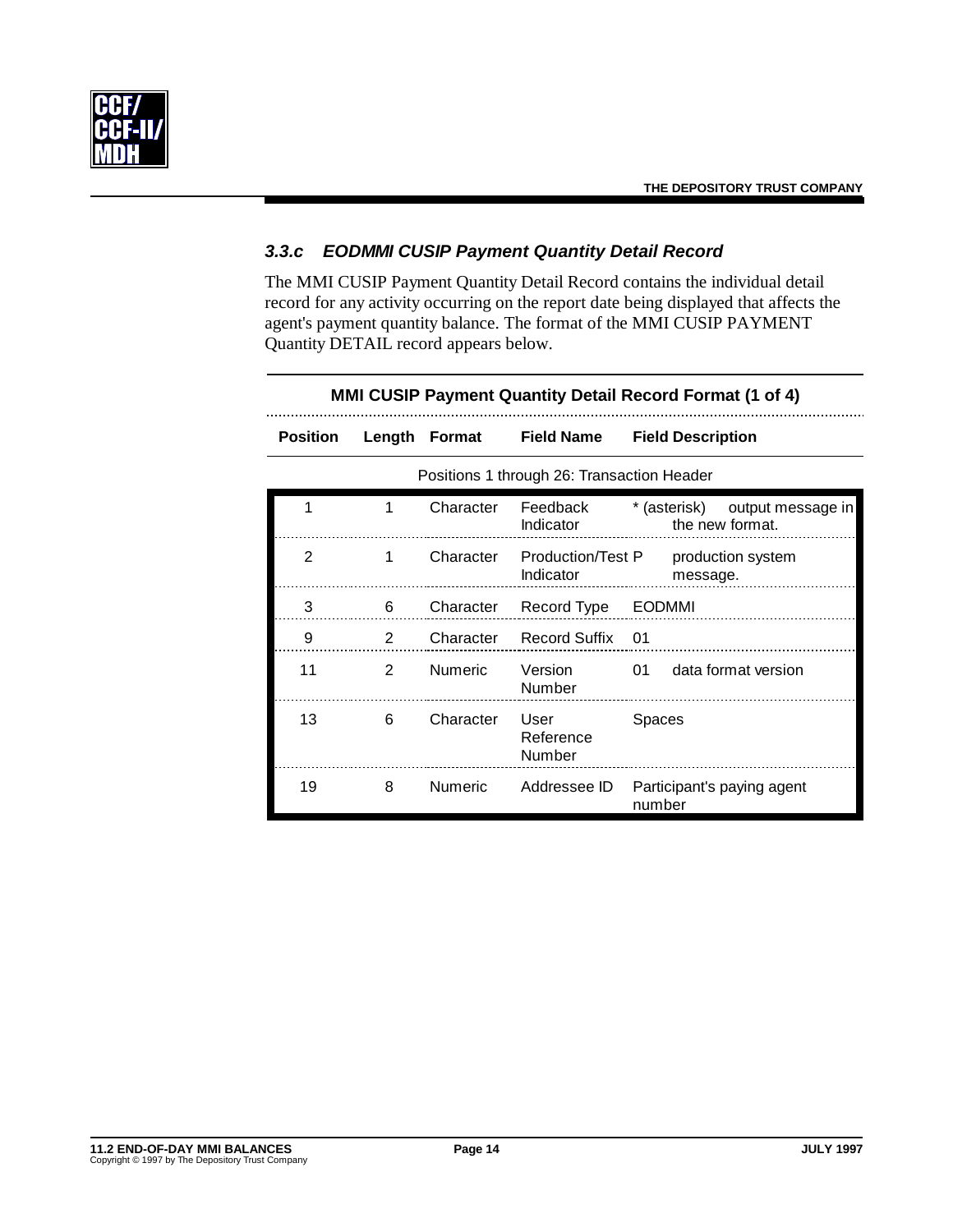

| <b>MMI CUSIP Payment Quantity Detail Record Format (2 of 4)</b> |                |               |                   |           |                                         |
|-----------------------------------------------------------------|----------------|---------------|-------------------|-----------|-----------------------------------------|
| <b>Position</b>                                                 | Length         | <b>Format</b> | <b>Field Name</b> |           | <b>Field Description</b>                |
| 27                                                              | $\overline{2}$ | Character     | <b>MMI TYPE</b>   |           | MMI product abbreviation:               |
|                                                                 |                |               |                   | <b>BA</b> | Bankers' Acceptance                     |
|                                                                 |                |               |                   | BS        | Bank Notes, Short Term                  |
|                                                                 |                |               |                   | BM        | Bank Notes, Medium Term                 |
|                                                                 |                |               |                   | CD        | Institutional Certificate of<br>Deposit |
|                                                                 |                |               |                   | СP        | <b>Corporate Commercial</b><br>Paper    |
|                                                                 |                |               |                   | CV        | Corporate Variable Rate                 |
|                                                                 |                |               |                   |           | Demand Obligations in CP                |
|                                                                 |                |               |                   |           | Mode                                    |
|                                                                 |                |               |                   | DN.       | <b>Discount Notes</b>                   |
|                                                                 |                |               |                   | ME*       | <b>Medium Term Notes</b>                |
|                                                                 |                |               |                   |           | (including Medium Term                  |
|                                                                 |                |               |                   |           | <b>Bank &amp; Deposit Notes)</b>        |
|                                                                 |                |               |                   | ΜN        | <b>Medium Term Notes</b>                |
|                                                                 |                |               |                   | DP.       | <b>Deposit Notes</b>                    |
|                                                                 |                |               |                   |           | MU <sup>+</sup> Muni Commercial Paper   |
|                                                                 |                |               |                   |           | (including Tax Exempt and               |
|                                                                 |                |               |                   |           | Taxable)                                |
|                                                                 |                |               |                   | <b>MC</b> | Muni Commercial Paper                   |
|                                                                 |                |               |                   |           | <b>Tax Exempt</b>                       |
|                                                                 |                |               |                   | МT        | Muni Commercial Paper                   |
|                                                                 |                |               |                   |           | Taxable                                 |
|                                                                 |                |               |                   |           | MY <sup>+</sup> Muni Var-Rate Demand    |
|                                                                 |                |               |                   |           | Obligations in CP mode                  |
|                                                                 |                |               |                   |           | including Tax Exempt and                |
|                                                                 |                |               |                   |           | Taxable                                 |
|                                                                 |                |               |                   |           | (continued)                             |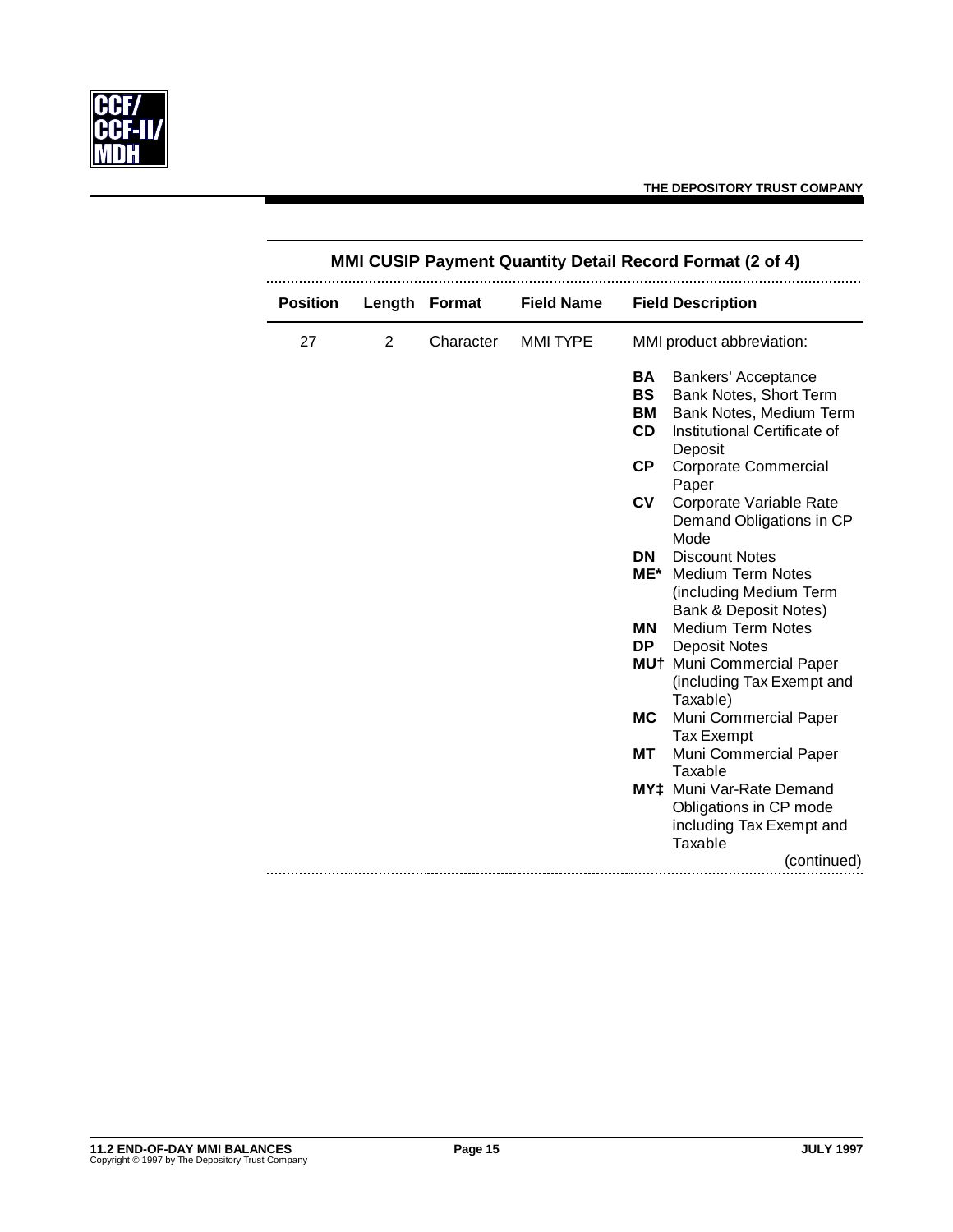

| <b>MMI CUSIP Payment Quantity Detail Record Format (3 of 4)</b> |        |           |                        |                                                                                                                                                                                                                                                        |  |
|-----------------------------------------------------------------|--------|-----------|------------------------|--------------------------------------------------------------------------------------------------------------------------------------------------------------------------------------------------------------------------------------------------------|--|
| <b>Position</b>                                                 | Length | Format    | <b>Field Name</b>      | <b>Field Description</b>                                                                                                                                                                                                                               |  |
| 27 MMI TYPE (continued)                                         |        |           |                        | <b>MV</b><br>Muni Var-Rate Demand<br>Obligations in CP mode<br>including Tax Exempt and<br>Taxable<br>ΜX<br>Muni Var-Rate Demand<br>Obligations in CP mode-<br>Taxable<br><b>PC</b><br>Preferred Stock in CP-like<br>Mode<br>ME includes MN, BM and DP |  |
|                                                                 |        |           |                        | <b>MU</b> includes MC and MT<br>t<br><b>‡ MY</b> includes MV and MX                                                                                                                                                                                    |  |
| 29                                                              | 8      | Numeric   | <b>Report Date</b>     | reporting date of<br>ccyymmdd<br>the MMI detail                                                                                                                                                                                                        |  |
| 37                                                              | 2      | Character | Filler                 | DTC use only; do not use                                                                                                                                                                                                                               |  |
| 39                                                              | 9      | Character | <b>CUSIP</b>           | 9-character issue Identifier                                                                                                                                                                                                                           |  |
| 48                                                              | 20     | Character | <b>CUSIP-DESC</b>      | The issue's security description                                                                                                                                                                                                                       |  |
| 68                                                              | 1      | Character | Filler                 | DTC use only; do not use                                                                                                                                                                                                                               |  |
| 69                                                              | 1      | Character | Record Type            | 3<br>to indicate a CUSIP<br><b>Payment Quantity Detail</b><br>Record                                                                                                                                                                                   |  |
| 70                                                              | 8      | Numeric   | <b>Actual Date</b>     | ccyymmdd actual date that<br>this MMI will pay/redeem/<br>mature                                                                                                                                                                                       |  |
| 78                                                              | 8      | Numeric   | <b>Targeted Date</b>   | ccyymmdd<br>target date that this<br>MMI will pay/redeem/<br>mature                                                                                                                                                                                    |  |
| 86                                                              | 3      | Character | Record<br>Payment Type | Activity payment type:<br>MAT maturity<br>REO reorganization<br>periodic income payment<br>PIP<br>PPP periodic principal payment                                                                                                                       |  |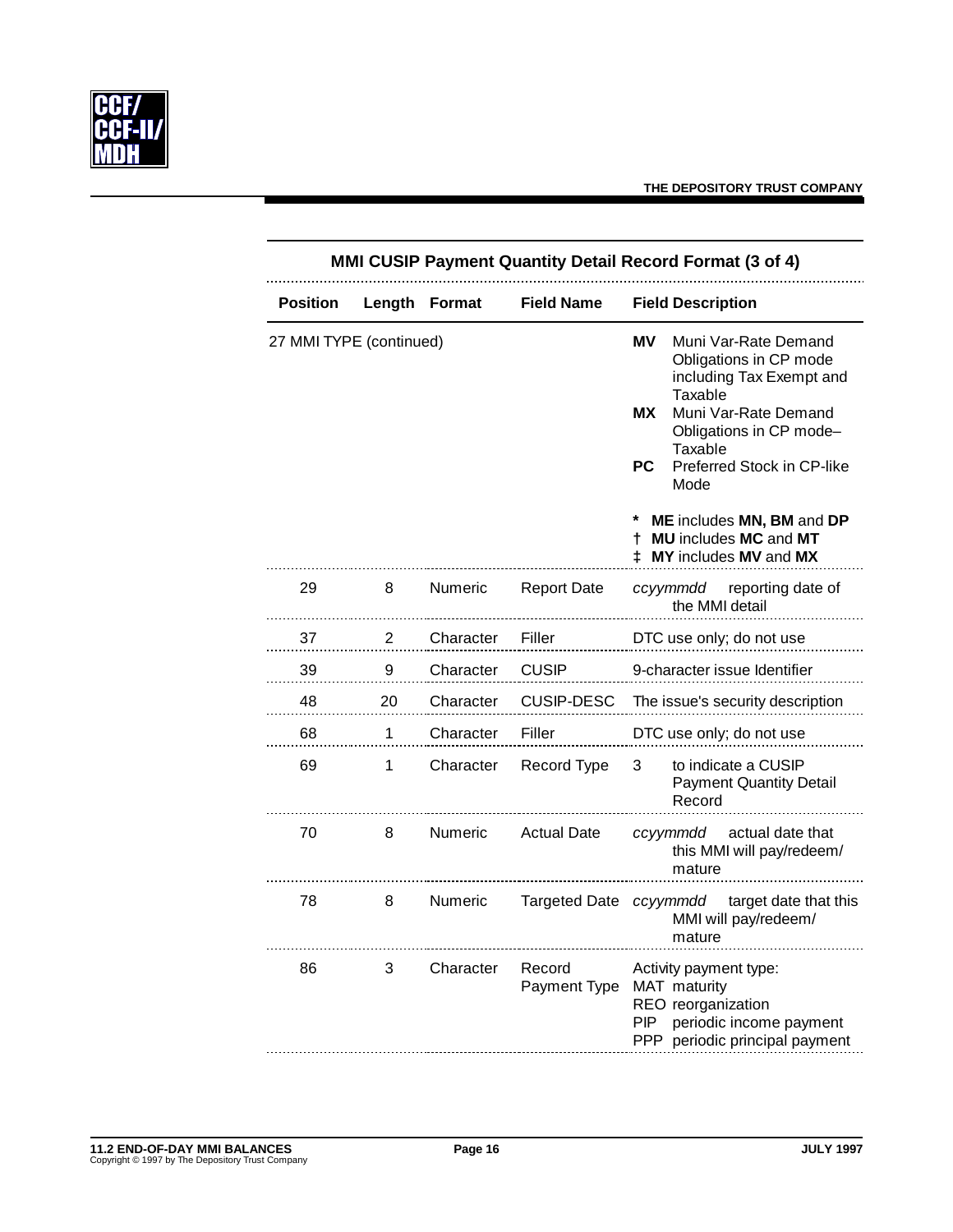

| <b>MMI CUSIP Payment Quantity Detail Record Format (4 of 4)</b> |        |                |                                     |                                                                                                                                                                                                                                                          |
|-----------------------------------------------------------------|--------|----------------|-------------------------------------|----------------------------------------------------------------------------------------------------------------------------------------------------------------------------------------------------------------------------------------------------------|
| <b>Position</b>                                                 | Length | Format         | <b>Field Name</b>                   | <b>Field Description</b>                                                                                                                                                                                                                                 |
| 89                                                              | 3      | <b>Numeric</b> | Transaction<br><b>Activity Type</b> | The activity type associated with<br>this transaction:<br>PA Swing<br>007<br>008<br><b>Security Swing</b><br>022<br>Withdrawal/Exit<br>028<br><b>Payment Made</b><br>060<br><b>Payment Made</b><br>061<br>Payment Made<br>038<br><b>Issuance Deposit</b> |
| 92                                                              | 13     | <b>Numeric</b> | Payment<br><b>Quantity Debits</b>   | The quantity for this MMI issue<br>debited to the paying agent's<br>account affecting the payment<br>obligation                                                                                                                                          |
| 105                                                             | 13     | <b>Numeric</b> | Payment<br>Quantity<br>Credits      | The quantity for this MMI issue<br>credited to the paying agent's<br>account affecting the payment<br>obligation                                                                                                                                         |
| 118                                                             | 103    | Character      | Filler                              | DTC use only; do not use                                                                                                                                                                                                                                 |

# **11.2 END-OF-DAY MMI BALANCES Page 17 JULY 1997** Copyright © 1997 by The Depository Trust Company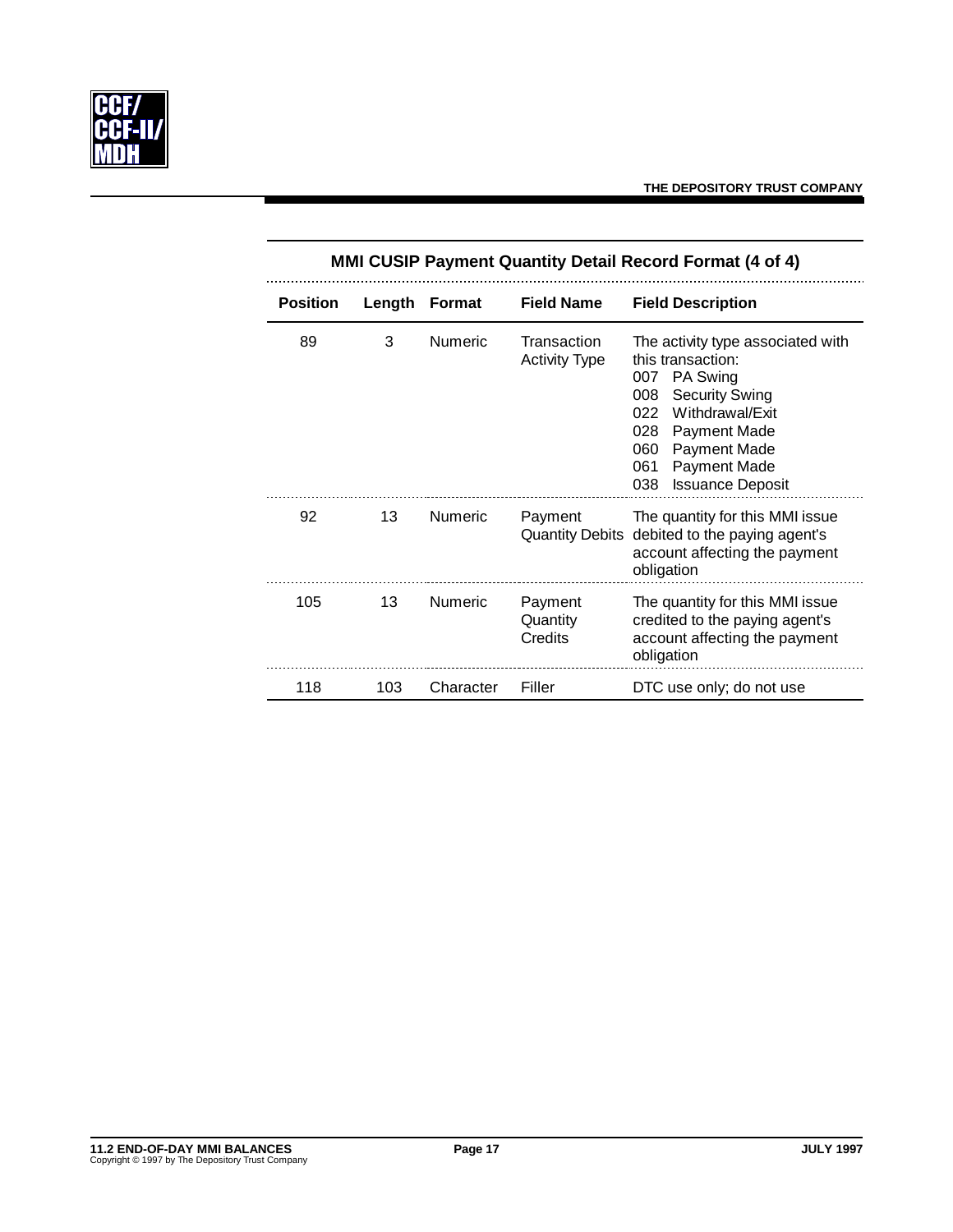

# *3.3.d EODMMI CUSIP Payment Obligation Detail Record*

The MMI CUSIP Payment Obligation Detail Record contains individual transactions that affect the payment obligation balance. The detail record may also reflect changes to the actual payment date, target payment date, or rate that may effect the payment obligation balance. If there are no payment detail activity transactions or rate, actual payment date or target payment date changes there will not be any Type 4 records for this report date. The format for the MMI CUSIP OBLIGATION DETAIL record appears below.

| $mmin$ over the agricult opingation betain record from at $n$ and $n \rightarrow n$ |                |                |                                            |                                                     |
|-------------------------------------------------------------------------------------|----------------|----------------|--------------------------------------------|-----------------------------------------------------|
| <b>Position</b>                                                                     |                | Length Format  | <b>Field Name</b>                          | <b>Field Description</b>                            |
|                                                                                     |                |                | Positions 1 through 26: Transaction Header |                                                     |
| 1                                                                                   | 1              | Character      | Feedback<br>Indicator                      | * (asterisk)<br>output message in<br>the new format |
| 2                                                                                   | 1              | Character      | Production/Test P<br>Indicator             | production system<br>message                        |
| 3                                                                                   | 6              | Character      | Record Type                                | <b>EODMMI</b>                                       |
| 9                                                                                   | $\overline{2}$ | Character      | Record Suffix                              | 01                                                  |
| 11                                                                                  | $\overline{2}$ | <b>Numeric</b> | Version<br>Number                          | 01                                                  |
| 13                                                                                  | 6              | Character      | User<br>Reference<br>Number                | Spaces                                              |
| 19                                                                                  | 8              | Numeric        | Addressee ID                               | The paying agent number of the<br>Participant       |

#### **MMI CUSIP Payment Obligation Detail Record Format (Part 1 of 4)**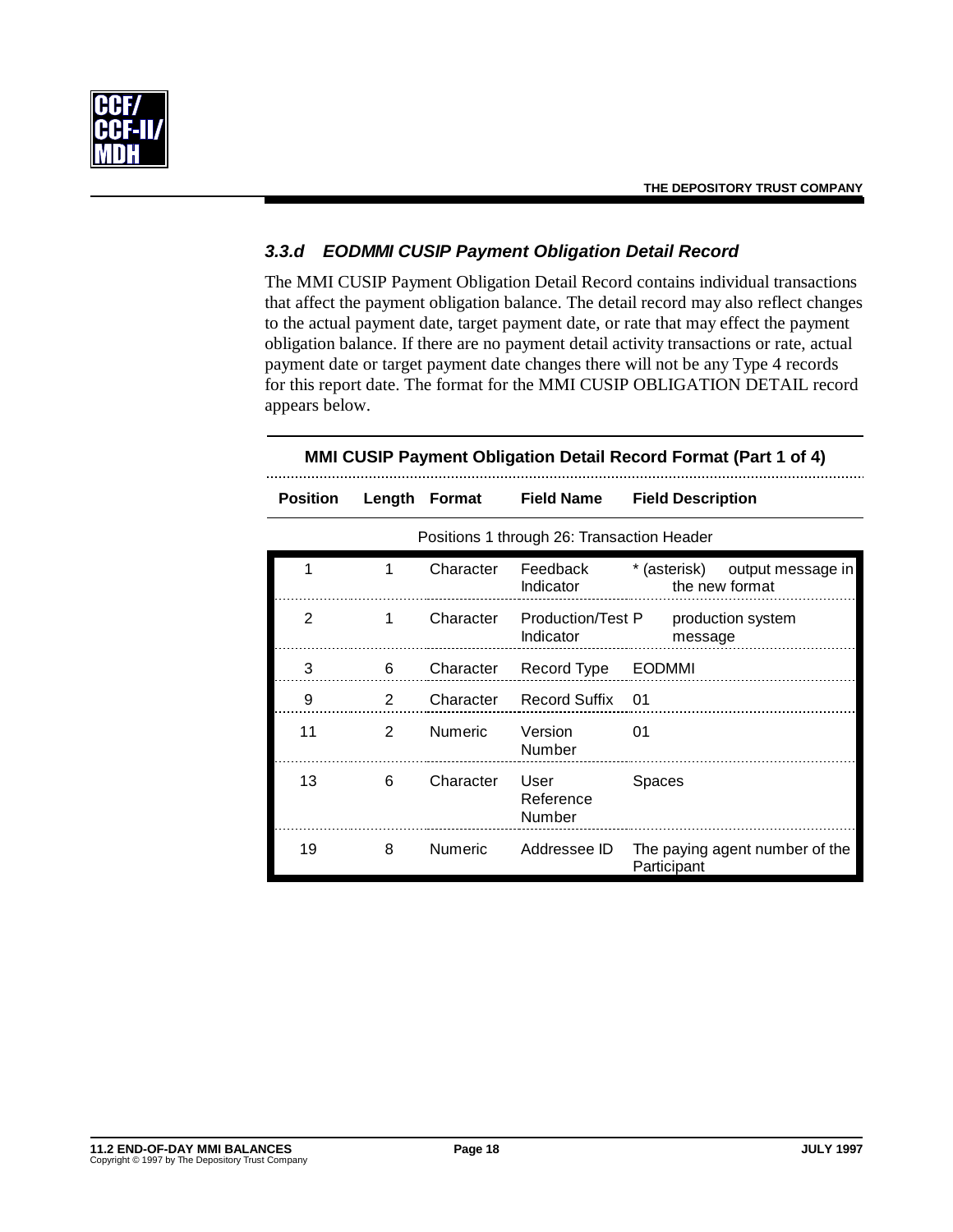

| <b>Position</b> | Length | Format    | <b>Field Name</b> |           | <b>Field Description</b>                   |  |
|-----------------|--------|-----------|-------------------|-----------|--------------------------------------------|--|
| 27              | 2      | Character | <b>MMI TYPE</b>   |           | MMI product abbreviation:                  |  |
|                 |        |           |                   | <b>BA</b> | Bankers' Acceptance                        |  |
|                 |        |           |                   | <b>BS</b> | <b>Short Term Bank Notes</b>               |  |
|                 |        |           |                   | BM        | Bank Note, Medium Term                     |  |
|                 |        |           |                   | <b>CD</b> | Institutional Certificate of<br>Deposit    |  |
|                 |        |           |                   | <b>CP</b> | <b>Corporate Commercial</b>                |  |
|                 |        |           |                   |           | Paper                                      |  |
|                 |        |           |                   | <b>CV</b> | Corp. Variable Rate                        |  |
|                 |        |           |                   |           | Demand Obligations in CP                   |  |
|                 |        |           |                   |           | Mode                                       |  |
|                 |        |           |                   | DN        | <b>Discount Notes</b>                      |  |
|                 |        |           |                   | ME*       | <b>Medium Term Notes</b>                   |  |
|                 |        |           |                   |           | (including Medium Term                     |  |
|                 |        |           |                   |           | Bank and Deposit Notes)                    |  |
|                 |        |           |                   | <b>MN</b> | <b>Medium Term Notes</b>                   |  |
|                 |        |           |                   | DP.       | <b>Deposit Notes</b>                       |  |
|                 |        |           |                   |           | MU <sup>+</sup> Muni Commercial Paper      |  |
|                 |        |           |                   |           | (including Tax Exempt and                  |  |
|                 |        |           |                   |           | Taxable)                                   |  |
|                 |        |           |                   | МC        | Muni Commercial Paper                      |  |
|                 |        |           |                   | МT        | <b>Tax Exempt</b><br>Muni Commercial Paper |  |
|                 |        |           |                   |           | Taxable                                    |  |
|                 |        |           |                   |           | MY <sup>+</sup> Muni Variable Rate         |  |
|                 |        |           |                   |           | Demand Obligations in CP                   |  |
|                 |        |           |                   |           | mode including Tax Exempt                  |  |
|                 |        |           |                   |           | and Taxable                                |  |
|                 |        |           |                   |           | (continued)                                |  |
|                 |        |           |                   |           |                                            |  |

# **MMI CUSIP Payment Obligation Detail Record Format (Part 2 of 4)**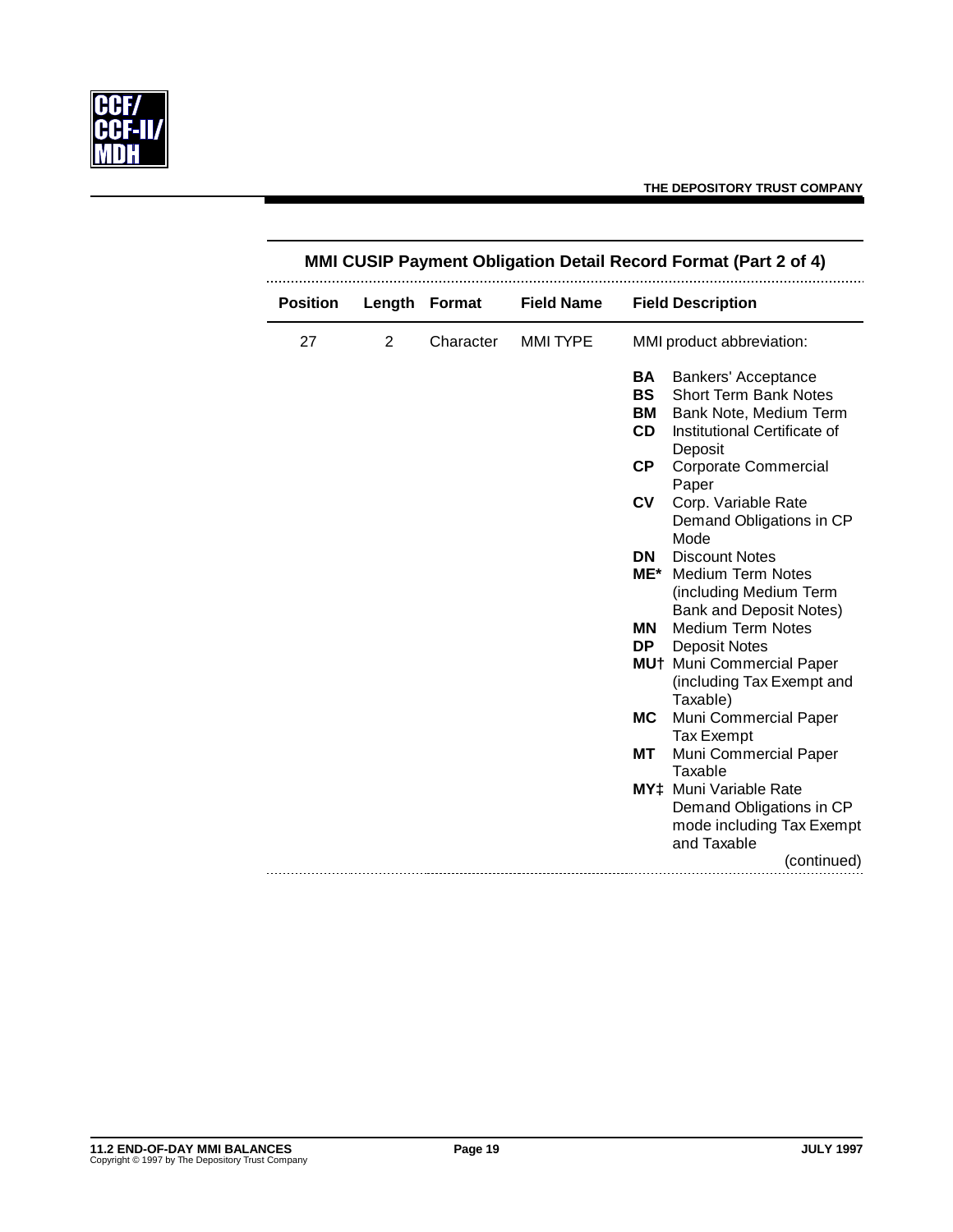

| MMI CUSIP Payment Obligation Detail Record Format (Part 3 of 4) |        |                    |                                 |                                                                                                                                                                                                                                                                            |
|-----------------------------------------------------------------|--------|--------------------|---------------------------------|----------------------------------------------------------------------------------------------------------------------------------------------------------------------------------------------------------------------------------------------------------------------------|
| <b>Position</b>                                                 | Length | <b>Format</b>      | <b>Field Name</b>               | <b>Field Description</b>                                                                                                                                                                                                                                                   |
| 27 MMI TYPE (continued)                                         |        |                    |                                 | MV.<br>Muni Variable Rate<br>Demand Obligations in CP<br>mode including Tax Exempt<br><b>MX</b><br>Muni Variable Rate<br>Demand Obligations in CP<br>mode-Taxable<br>Preferred Stock in CP-like<br><b>PC</b><br>Mode<br>ME includes MN, BM and DP<br>MU includes MC and MT |
|                                                                 |        |                    |                                 | <b>‡ MY</b> includes MV and MX                                                                                                                                                                                                                                             |
| 29                                                              | 8      | Numeric            | <b>Report Date</b>              | ccyymmdd reporting date of<br>the MMI detail                                                                                                                                                                                                                               |
| 37                                                              | 2      | Character          | Filler                          | DTC use only; do not use                                                                                                                                                                                                                                                   |
| 39                                                              | 9      | Character          | <b>CUSIP</b>                    | 9-character issue identifier                                                                                                                                                                                                                                               |
| 48                                                              | 20     | Character          | <b>CUSIP-DESC</b>               | The issue's security description                                                                                                                                                                                                                                           |
| 68                                                              | 1.     | Character          | Filler                          | DTC use only; do not use                                                                                                                                                                                                                                                   |
| 69                                                              | 1      | Character          | Record Type                     | <b>CUSIP Payment Obligation</b><br>4<br><b>Detail Record</b>                                                                                                                                                                                                               |
| 70                                                              | 8      | Numeric            | (TO) Actual<br>Date             | ccyymmdd actual date that<br>thisMMI will pay/redeem/<br>mature                                                                                                                                                                                                            |
| 78                                                              | 8      | Numeric            | (TO) Target<br>Date             | ccyymmdd target date that this<br>MMI will pay/redeem/<br>mature                                                                                                                                                                                                           |
| 86                                                              | 3      | Character          | Record<br><b>Payment Type</b>   | Activity payment type:<br>MAT maturity<br>REO reorganization<br>PIP<br>periodic income payment<br>periodic principal payment<br>PPP                                                                                                                                        |
| 89                                                              | 13     | Numeric,<br>signed | (To) MMI<br><b>Payment Rate</b> | S9(7)9(6)<br>rate for the type of<br>payment being made                                                                                                                                                                                                                    |